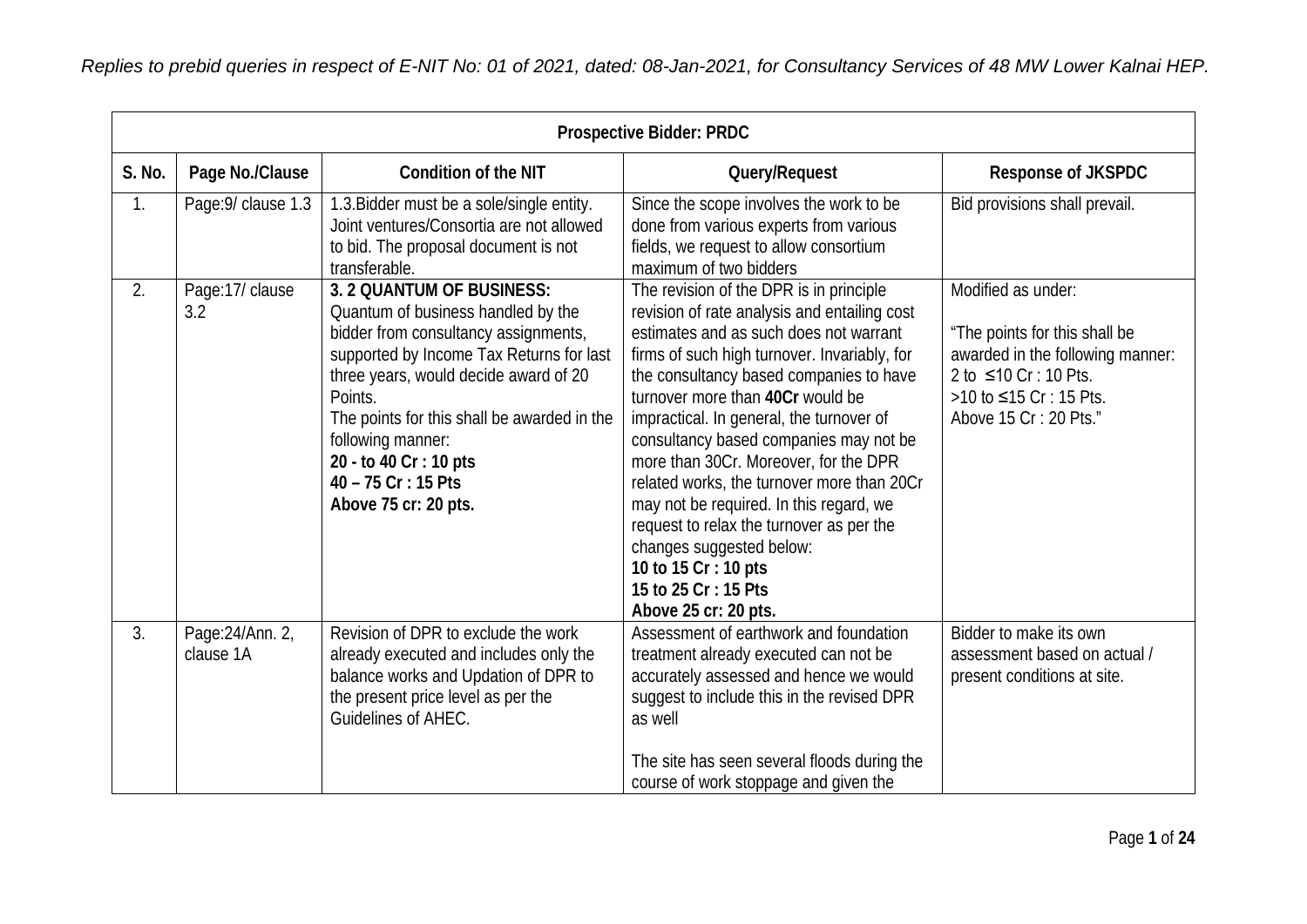|        | <b>Prospective Bidder: PRDC</b> |                             |                                                                                                                                                                                                                                                                                                                                                   |                                                                                                                                                                                                                                                                                                                                                          |
|--------|---------------------------------|-----------------------------|---------------------------------------------------------------------------------------------------------------------------------------------------------------------------------------------------------------------------------------------------------------------------------------------------------------------------------------------------|----------------------------------------------------------------------------------------------------------------------------------------------------------------------------------------------------------------------------------------------------------------------------------------------------------------------------------------------------------|
| S. No. | Page No./Clause                 | <b>Condition of the NIT</b> | Query/Request                                                                                                                                                                                                                                                                                                                                     | <b>Response of JKSPDC</b>                                                                                                                                                                                                                                                                                                                                |
|        |                                 |                             | volatile geology of the Himalayas, the<br>ground profile might have changed<br>considerably. Topographical survey might<br>be warranted. Please clarify                                                                                                                                                                                           |                                                                                                                                                                                                                                                                                                                                                          |
| 4.     | Page: 24/Ann. 2,<br>clause 1A   | General                     | Scrutiny of layout and design provisions<br>provided in the DPR would not be checked<br>for design soundness/adequacy, BOQ would<br>not be checked. Please confirm                                                                                                                                                                                | Broad layout and design<br>parameters shall remain<br>unchanged.<br>Bill of Quantities shall have to be<br>updated based on actual / present<br>conditions at site.                                                                                                                                                                                      |
| 5.     | Page: 24/Ann. 2,<br>clause 1A   | General                     | Whether the revised DPR also needs CEA<br>approval and if so what is expected out of<br>the consultant? Please clarify                                                                                                                                                                                                                            | The revised DPR shall be<br>approved by the competent<br>authority of JKSPDC. The<br>Consultant shall give<br>presentations before the JKSPDC/<br>BoDs of JKSPDC/ GoJK, as<br>required.                                                                                                                                                                  |
| 6.     | Page: 24/Ann. 2,<br>clause 1A   | General                     | Whether drawings, designs and cost<br>estimates (in editable version) of the old<br>DPR would be made available. Data<br>showing both physical and financial<br>progress achieved by the EPC contractor to<br>be made available. Revised DPR may need<br>to show both the cost already incurred and<br>cost towards balance works. Please confirm | Existing DPR (PDF version),<br>available physical & financial<br>progress reports shall be shared<br>with the successful bidder.<br>Revised DPR to be prepared by<br>the successful bidder shall include<br>the details and cost of:<br>works which have been<br>(i)<br>executed/completed on<br>ground, including their<br>assessment vis-à-vis present |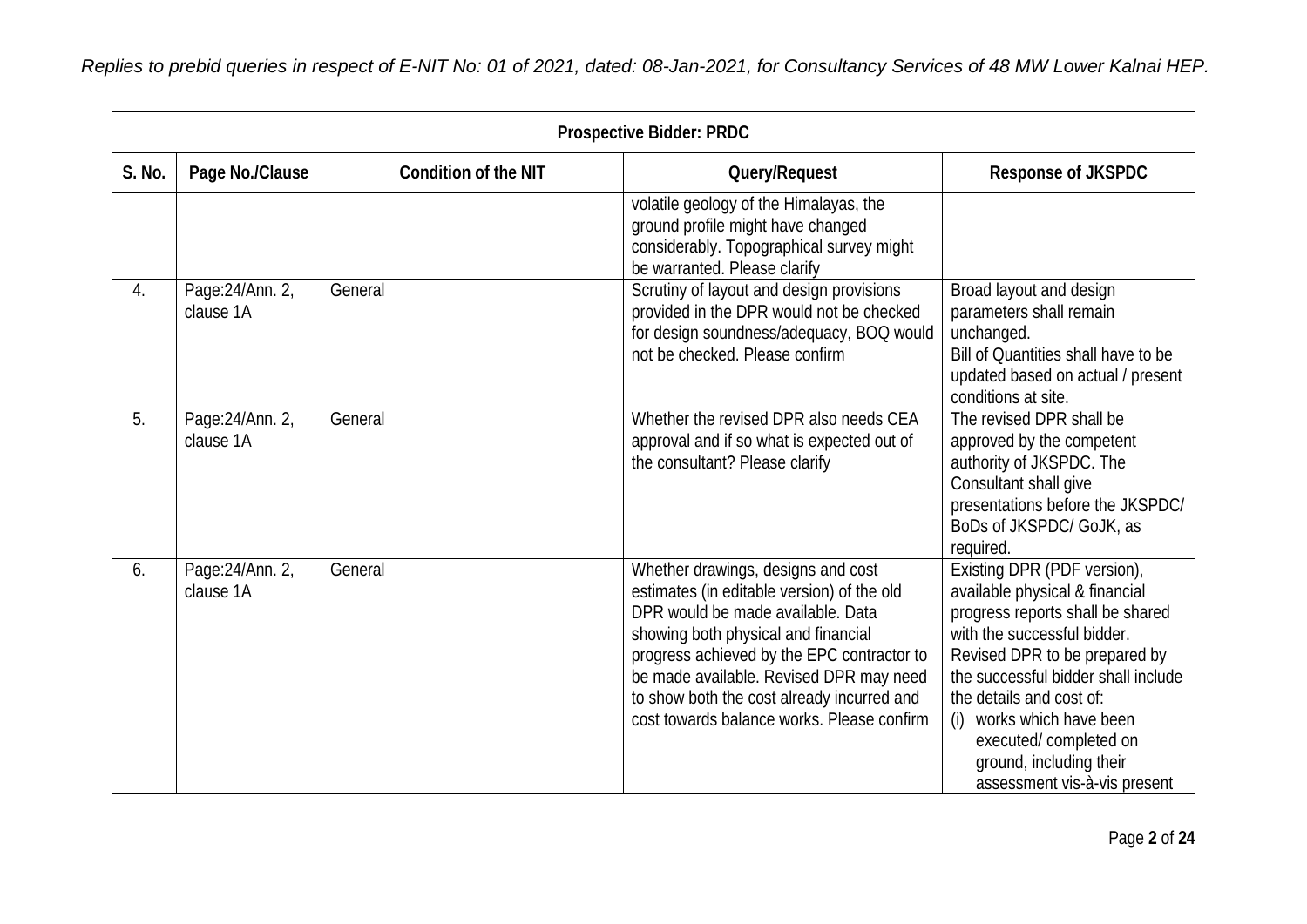|        | <b>Prospective Bidder: PRDC</b>  |                             |                                                                                                                                                                                                                                                                                                                                                                                      |                                                                                                                                                                                                            |
|--------|----------------------------------|-----------------------------|--------------------------------------------------------------------------------------------------------------------------------------------------------------------------------------------------------------------------------------------------------------------------------------------------------------------------------------------------------------------------------------|------------------------------------------------------------------------------------------------------------------------------------------------------------------------------------------------------------|
| S. No. | Page No./Clause                  | <b>Condition of the NIT</b> | Query/Request                                                                                                                                                                                                                                                                                                                                                                        | <b>Response of JKSPDC</b>                                                                                                                                                                                  |
|        |                                  |                             |                                                                                                                                                                                                                                                                                                                                                                                      | condition, suitability and<br>serviceability for the intended<br>purpose, and<br>balance works which are to be<br>(ii)<br>executed.                                                                        |
| 7.     | Page: 24/Ann. 2,<br>clause 1A    | General                     | The relevant schedule of rates (PWD,<br>WRDO and JKPDCL) be made available                                                                                                                                                                                                                                                                                                           | Shall be arranged by the<br>Consultant on its own.                                                                                                                                                         |
| 8.     | Page: 24/Ann. 2,<br>clause 1A    | General                     | The material lead for rate analysis would be<br>taken from the old DPR. Please confirm                                                                                                                                                                                                                                                                                               | All analyses/ inputs for revising/<br>updating the cost shall be based<br>on actual/ present site conditions,<br>which are to be assessed by the<br>Consultant.                                            |
| 9.     | Page: 24/Ann. 2,<br>clause 1A    | General                     | RFP document would be as per<br><b>IREDA/WORLD BANK norms. Please</b><br>confirm                                                                                                                                                                                                                                                                                                     | As per applicable guidelines.<br>Besides, the tender document<br>shall be in conformity to the latest<br>version of the General Financial<br>Rules & Manual for Procurement<br>of Works issued by the Gol. |
| 10.    | Page: 24-26/Ann.<br>2, clause 1B |                             | Time available for submission of Draft DPR<br>at T0+40 is too less. It shall be T0+60 days<br>as at least 7 days are needed for site visit,<br>data collection and site assessment. The<br>proposed delivery schedule is attached as<br>Annexure-1.<br>The submission of final DPR and RFQ is<br>dependent on timely receipt of comments<br>from JKPDC and hence time limit for such | The revised Timelines are placed<br>as Appendix-A to these replies.<br>Bid provisions shall prevail                                                                                                        |
|        |                                  |                             | approvals shall be 1 week. Please confirm                                                                                                                                                                                                                                                                                                                                            |                                                                                                                                                                                                            |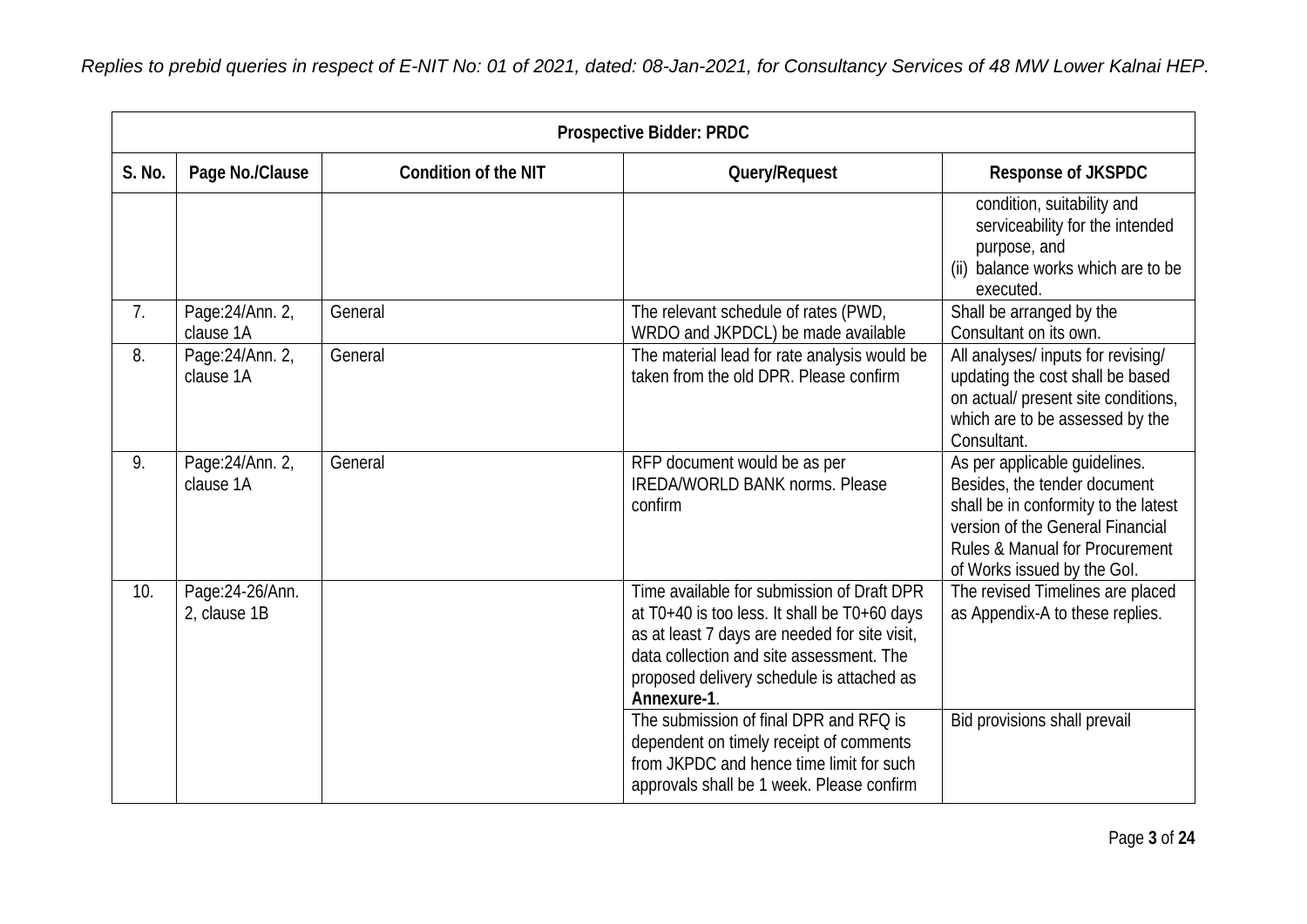|        | <b>Prospective Bidder: PRDC</b> |                                    |                                                                                                                                                                                                                                                                                                                             |                                                                                                                                                                                                                    |
|--------|---------------------------------|------------------------------------|-----------------------------------------------------------------------------------------------------------------------------------------------------------------------------------------------------------------------------------------------------------------------------------------------------------------------------|--------------------------------------------------------------------------------------------------------------------------------------------------------------------------------------------------------------------|
| S. No. | Page No./Clause                 | <b>Condition of the NIT</b>        | Query/Request                                                                                                                                                                                                                                                                                                               | Response of JKSPDC                                                                                                                                                                                                 |
|        |                                 |                                    | Issuance of EPC tender is to be done by<br>JKPDC and hence be removed out of the<br>scope of this tender                                                                                                                                                                                                                    | Bid provisions shall prevail.                                                                                                                                                                                      |
|        |                                 |                                    | The deadline till floating of RFQ is certain<br>and milestones following that are also<br>dependant on bidders (EPC vendors) and<br>hence any delays owing to vendors shall not<br>be attributed to the vendor. Please clarify                                                                                              | In case of delay in the completion<br>of deliverables for reason(s) not<br>attributable to the Consultant, the<br>contract timelines shall be suitably<br>extended without any financial<br>involvement to JKSPDC. |
|        |                                 |                                    | Signing of EPC contract with L1 bidder is<br>between JKPDC and successful bidder and<br>the consultant is no party to it and shall be<br>removed from the scope of this work. Please<br>confirm                                                                                                                             | Refer reply at S. No. 13.                                                                                                                                                                                          |
| 11.    | Page: 27/Ann. 2,<br>clause 2    | Responsibilities of the Consultant | Spending additional person hours at JKPDC<br>in training the officials at client location<br>would be difficult as senior experts would be<br>involved in this process and deputing them<br>is not convenient. We request JKPDC to<br>identify few officials and depute them to<br>consultant office locations for training | Refer reply at S. No. 22.                                                                                                                                                                                          |
| 12.    | Page: 27/Ann. 2,<br>clause 2    | Responsibilities of the Consultant | Advance notice (atleast 5 days) shall be<br>given for any presentations/meetings where<br>consultant presence is needed                                                                                                                                                                                                     | Normally, notice shall be given<br>atleast 2 days ahead of the<br>meeting.<br>However, in exceptional<br>circumstances where the situation<br>demands urgency, the Consultant                                      |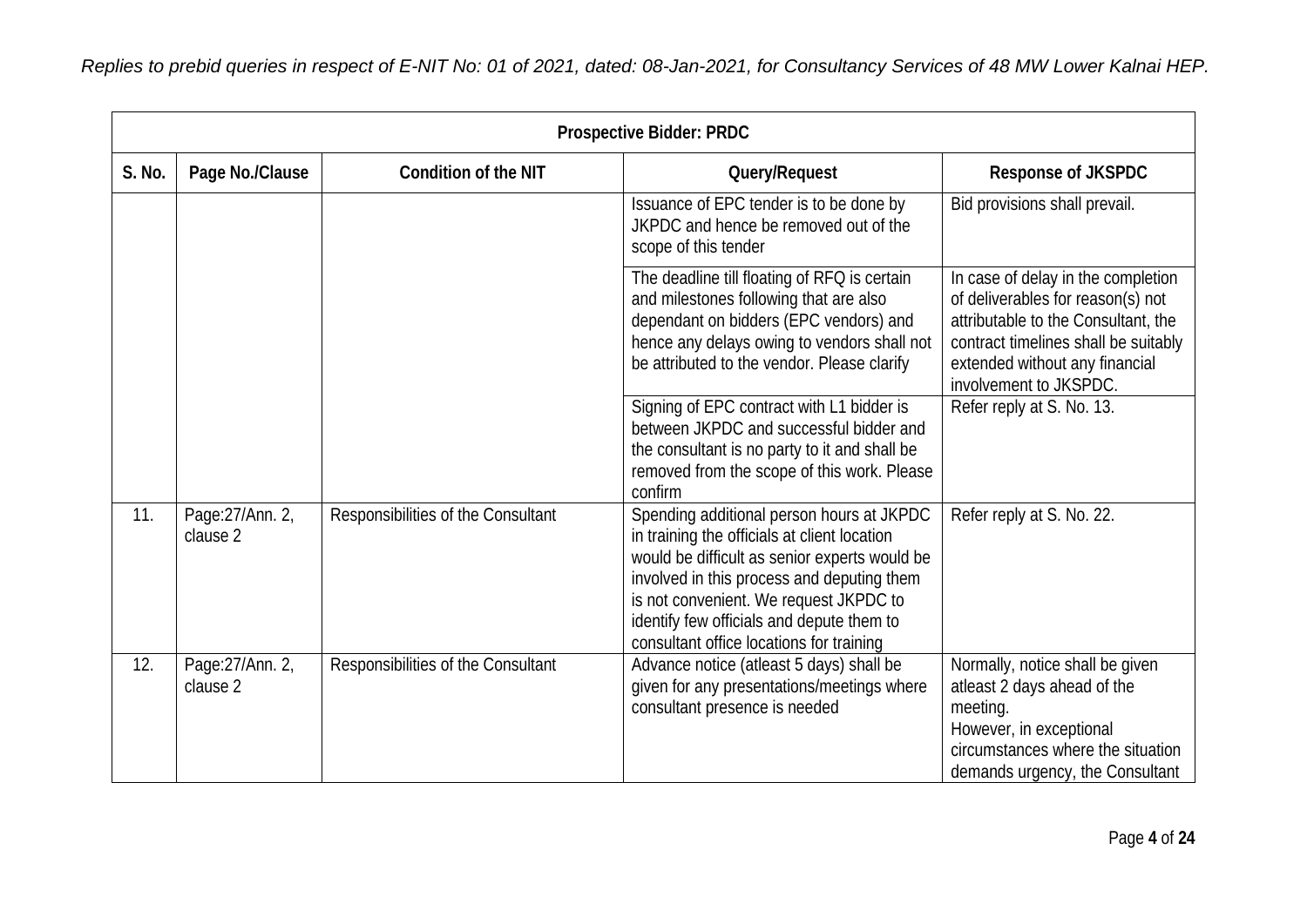|        | <b>Prospective Bidder: PRDC</b> |                                |                                                                                                                                                                                                                        |                                                                                                                                                                                                                                                                                                                                         |  |
|--------|---------------------------------|--------------------------------|------------------------------------------------------------------------------------------------------------------------------------------------------------------------------------------------------------------------|-----------------------------------------------------------------------------------------------------------------------------------------------------------------------------------------------------------------------------------------------------------------------------------------------------------------------------------------|--|
| S. No. | Page No./Clause                 | <b>Condition of the NIT</b>    | Query/Request                                                                                                                                                                                                          | <b>Response of JKSPDC</b>                                                                                                                                                                                                                                                                                                               |  |
|        |                                 |                                |                                                                                                                                                                                                                        | is expected to prepare for / attend<br>the meeting at short notice.                                                                                                                                                                                                                                                                     |  |
| 13.    | Page: 28/Ann. 2                 | Schedule of Payment            | The payment to the consultant shall not be<br>linked to signing of contract between JKPDC<br>and successful bidder. We request you to<br>kindly remove this and readjust the payment<br>percentages among other stages | The execution of the Contract is<br>an integral part and logical<br>conclusion to the EPC Bid<br>Process Management that the<br>Consultant is expected to deliver.<br>The payment for the ultimate<br>milestone has been suitably<br>revised. Schedule of Payments<br>has been revised and is placed as<br>Appendix-B to these replies. |  |
| 14.    | Page 47, Contract               | <b>Commencement of Service</b> | The service would commence from the date<br>of successful signing of contract. Please<br>confirm                                                                                                                       | The services of the Consultant<br>shall commence from the date of<br>issuance of the Lol/LoA or as<br>specified in the Lol/LoA.                                                                                                                                                                                                         |  |
| 15.    | Page 55-56,<br>Contract         | Delivery & Payment Schedule    | As already commented under SI. 10                                                                                                                                                                                      | Replied elsewhere.                                                                                                                                                                                                                                                                                                                      |  |

…..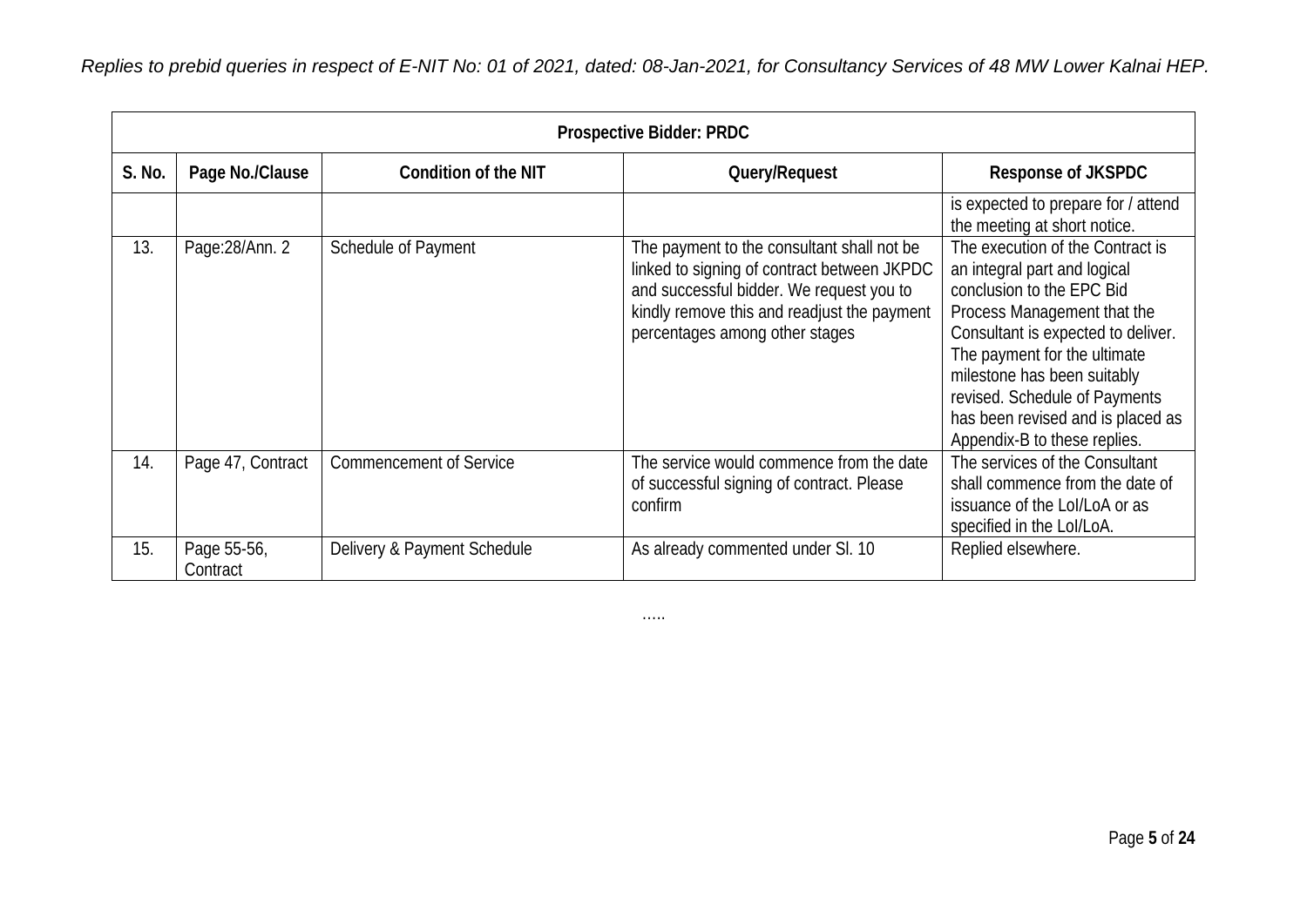|           | <b>Prospective Bidder: NHPC LTD</b>                        |                                                                                                                                                                                                                                                                                                                                                                                                                                                                                                                                                                                                                                                                                                                                                                                                             |                                                                                                                                                                                                                                                                                                                                                                                                                                                                                       |                                                                                                                                                   |  |
|-----------|------------------------------------------------------------|-------------------------------------------------------------------------------------------------------------------------------------------------------------------------------------------------------------------------------------------------------------------------------------------------------------------------------------------------------------------------------------------------------------------------------------------------------------------------------------------------------------------------------------------------------------------------------------------------------------------------------------------------------------------------------------------------------------------------------------------------------------------------------------------------------------|---------------------------------------------------------------------------------------------------------------------------------------------------------------------------------------------------------------------------------------------------------------------------------------------------------------------------------------------------------------------------------------------------------------------------------------------------------------------------------------|---------------------------------------------------------------------------------------------------------------------------------------------------|--|
| S.<br>No. | Reference of the<br><b>NIT</b><br>(Clause<br>No./Page No.) | <b>Condition of the NIT</b>                                                                                                                                                                                                                                                                                                                                                                                                                                                                                                                                                                                                                                                                                                                                                                                 | Query/Request                                                                                                                                                                                                                                                                                                                                                                                                                                                                         | <b>Response of JKSPDC</b>                                                                                                                         |  |
| 16.       | Cl. 7 (i)<br>"Financial" Page<br>no. 8                     | Average annual turnover of the bidder from consultancy<br>assignments during the last three years must not be less than<br>Rs. 20 Crore. Further the bidder should have an average<br>turnover of at least Rs 02 Crore from consultancy<br>assignments related to Hydropower development services<br>during the last three years                                                                                                                                                                                                                                                                                                                                                                                                                                                                            | Certification from a practicing chartered<br>Accountant in respect of average annual<br>turnover of INR 20 Crores from consultancy<br>assignments and INR 2 Crores from<br>consultancy assignments related to hydropower<br>may be considered as separate entry of<br>turnover from consultancy assignments may<br>not be mentioned in the balance sheet of<br>NHPC Ltd. Please confirm.                                                                                              | Certification of the<br>turnover from<br>consultancy/<br>hydropower<br>consultancy from a<br>practicing Chartered<br>Accountant shall<br>suffice. |  |
| 17.       | CI 2 of "Eligibility<br>Criteria", Page<br>no.7            | The prospective bidders should have specific previous<br>experience in providing comprehensive and complete<br>CONSULTANCY SERVICES during last 10 years as per<br>scope of services comprising of revision/updation of DPR and<br>complete bid process management (comprising of framing of<br>EPC bid documents, and assistance to owner at all stages of<br>EPC bidding process upto the signing of EPC contract<br>agreement) for the implementation of at least<br>one hydro power project having installed power generating<br>capacity equal to or more than 38.4 MW or<br>two hydro power projects having installed power generating<br>capacity equal to or more than 24 MW each or<br>three hydro power projects having installed power generating<br>capacity equal to or more than 19.2 MW each | In CI 2 of "Eligibility Criteria", Page no. 7,<br>eligibility has been mentioned as revision /<br>updation of DPR whereas in CI 3.3 of Secton-III<br>Page no. 17, Previous experience of providing<br>consultancy services involving preparation of<br>bankable DPRs has been mentioned.<br>It is proposed that Preparation / updation /<br>revision of DPR may be considered as eligibility<br>criteria in place of revision/updation of DPR in<br>both the clauses. Please confirm. | In addition to "revision/<br>updation of DPR", the<br>work of "preparation of<br>DPR" shall also be<br>eligible for experience.                   |  |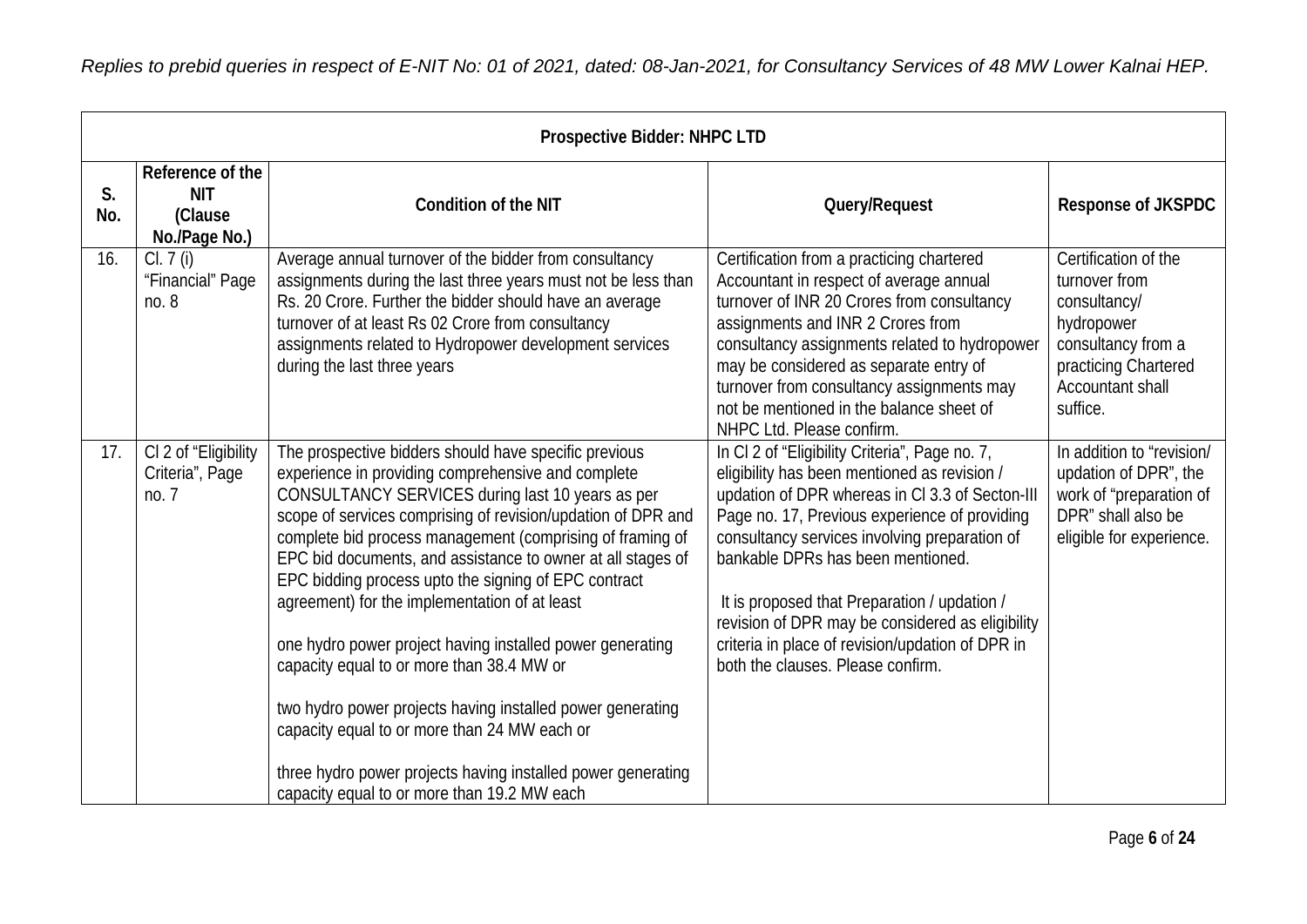*Replies to prebid queries in respect of E-NIT No: 01 of 2021, dated: 08-Jan-2021, for Consultancy Services of 48 MW Lower Kalnai HEP.*

|           | <b>Prospective Bidder: NHPC LTD</b>                                                                           |                                                                                                                                                                                                                                                                                                                                                                                                                             |                                                                                                                                                                                                                                                                                                                                         |                                                                                                                                                                                            |  |
|-----------|---------------------------------------------------------------------------------------------------------------|-----------------------------------------------------------------------------------------------------------------------------------------------------------------------------------------------------------------------------------------------------------------------------------------------------------------------------------------------------------------------------------------------------------------------------|-----------------------------------------------------------------------------------------------------------------------------------------------------------------------------------------------------------------------------------------------------------------------------------------------------------------------------------------|--------------------------------------------------------------------------------------------------------------------------------------------------------------------------------------------|--|
| S.<br>No. | Reference of the<br><b>NIT</b><br>(Clause<br>No./Page No.)                                                    | <b>Condition of the NIT</b>                                                                                                                                                                                                                                                                                                                                                                                                 | Query/Request                                                                                                                                                                                                                                                                                                                           | <b>Response of JKSPDC</b>                                                                                                                                                                  |  |
|           | CI 3.3 of Secton-<br>III Page no. 17                                                                          | Previous experience of providing consultancy services<br>involving preparation of bankable DPRs and framing of EPC<br>bid documents, and assistance to owner at all stages of EPC<br>bidding process upto the signing of EPC contract agreement<br>for hydro power projects having unit size equal to or more<br>than 20 MW in the last 10 Years would decide award of                                                      |                                                                                                                                                                                                                                                                                                                                         |                                                                                                                                                                                            |  |
| 18.       | Section-III CI.<br>3.2 "Quantum of<br>business" page<br>6                                                     | Quantum<br>0f<br>business handled by the bidder from<br>consultancy assignments, supported by Income Tax Returns<br>for last three years, would decide award of 20 Points.<br>The points for this shall be awarded in the following manner:<br>20 - to 40 Cr : 10 pts<br>40 - 75 Cr : 15 Pts<br>Above 75 cr: 20 pts.                                                                                                        | Certification from a practicing chartered<br>accountant in respect of quantum of business<br>may be considered in place of IT returns.<br>Please confirm.                                                                                                                                                                               | Certification of the<br>turnover from<br>consultancy from a<br>practicing Chartered<br>Accountant shall<br>suffice.                                                                        |  |
| 19.       | Section-III CI.<br>3.3 "Previous<br>experience for<br>providing<br>consultancy<br>service for HEP"<br>page 16 | Previous experience of providing consultancy services<br>involving preparation of bankable DPRs and framing of EPC<br>bid documents, and assistance to owner at all stages of EPC<br>bidding process upto the signing of EPC contract agreement<br>for hydro power projects having unit size equal to or more<br>than 20 MW in the last 10 Years would decide award of 35<br>Points. The award of points shall be as under. | NHPC Ltd. is a Class "A" Mini Ratna Cat-I<br>CPSU under the administrative control of<br>Ministry of Power. As NHPC has successfully<br>developed its own HE Projects as well projects<br>in JV mode, self-certification for NHPC's own<br>projects as well as NHPC's certification for JV<br>projects may also be considered. However, | Experience of complete<br>scope of consultancy<br>work undertaken in<br>Ownership/ JV mode<br>shall also be<br>acceptable. The same<br>shall, however, be duly<br>certified by a full-time |  |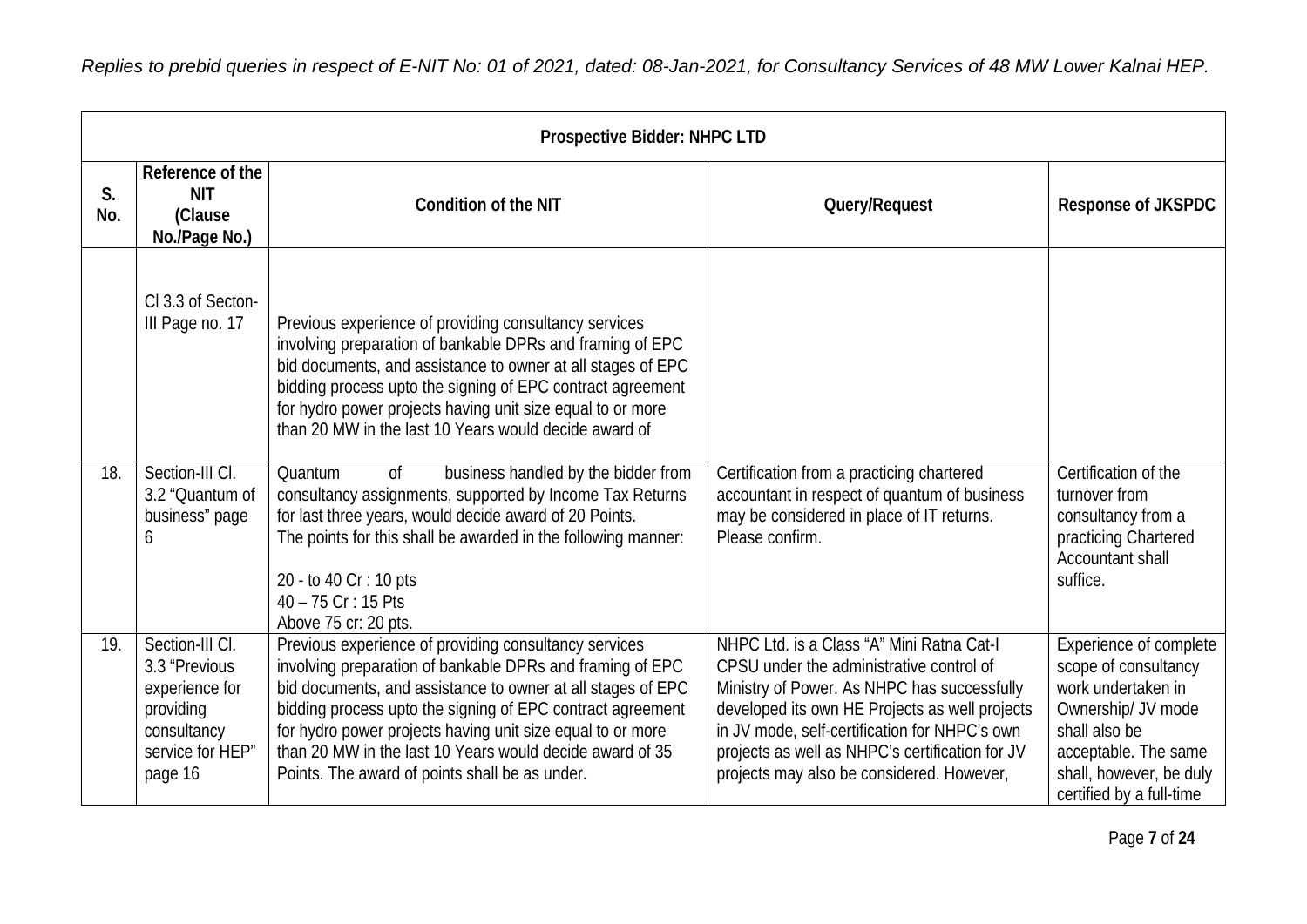|           | <b>Prospective Bidder: NHPC LTD</b>                        |                                                                                                                                                                                                                                                                                                                                                                                                                                                                                        |                                                                                                                                                                                                                                                                                                                                                                                                                                                                                                                                                                                                                                                                                                                                                                                                                                                                                                                                                                                  |                                                     |  |
|-----------|------------------------------------------------------------|----------------------------------------------------------------------------------------------------------------------------------------------------------------------------------------------------------------------------------------------------------------------------------------------------------------------------------------------------------------------------------------------------------------------------------------------------------------------------------------|----------------------------------------------------------------------------------------------------------------------------------------------------------------------------------------------------------------------------------------------------------------------------------------------------------------------------------------------------------------------------------------------------------------------------------------------------------------------------------------------------------------------------------------------------------------------------------------------------------------------------------------------------------------------------------------------------------------------------------------------------------------------------------------------------------------------------------------------------------------------------------------------------------------------------------------------------------------------------------|-----------------------------------------------------|--|
| S.<br>No. | Reference of the<br><b>NIT</b><br>(Clause<br>No./Page No.) | <b>Condition of the NIT</b>                                                                                                                                                                                                                                                                                                                                                                                                                                                            | Query/Request                                                                                                                                                                                                                                                                                                                                                                                                                                                                                                                                                                                                                                                                                                                                                                                                                                                                                                                                                                    | Response of JKSPDC                                  |  |
|           |                                                            | Eligible Projects<br>Points to be<br>awarded<br>$3$ to $5$<br>20<br>5 to 7<br>$\overline{25}$<br>30<br>7 to 9<br>35<br>9 and Above<br>The above points for 3.2 & 3.3 shall be awarded only on the<br>submission of client certificates on client's official letter head<br>clearly mentioning the scope of work and<br>successful/satisfactory completion of the assignment. No<br>points shall be awarded for assignments with only part of<br>scope of work or for incomplete works. | TEC clearance from CEA for DPR shall<br>invariably be submitted as proof.<br>Further, DPR of some of the projects outside<br>India has been prepared/updated/revised by<br>NHPC under financing by Ministry of External<br>Affairs (MEA), Govt. of India. The TEC has<br>been accorded by CEA for these projects.<br>We propose following amendment in the<br>clause:<br>"The above points for 3.2 & 3.3 shall be<br>awarded only on the submission of<br>i) client certificates on client's official letter head<br>clearly mentioning the scope of work and<br>successful/satisfactory completion of the<br>assignment<br>ii) Self-Certification by bidder for projects<br>commissioned / being constructed as<br>"OWNER". Further, in case of JV projects with<br>the bidder, certification by bidder on behalf of<br>JV company shall suffice.<br>iii) For DPR of projects outside India, Seof-<br>Certification by bidder for<br>preparation/updation/revision of DPR under | director of the<br>respective Owner/ JV<br>Company. |  |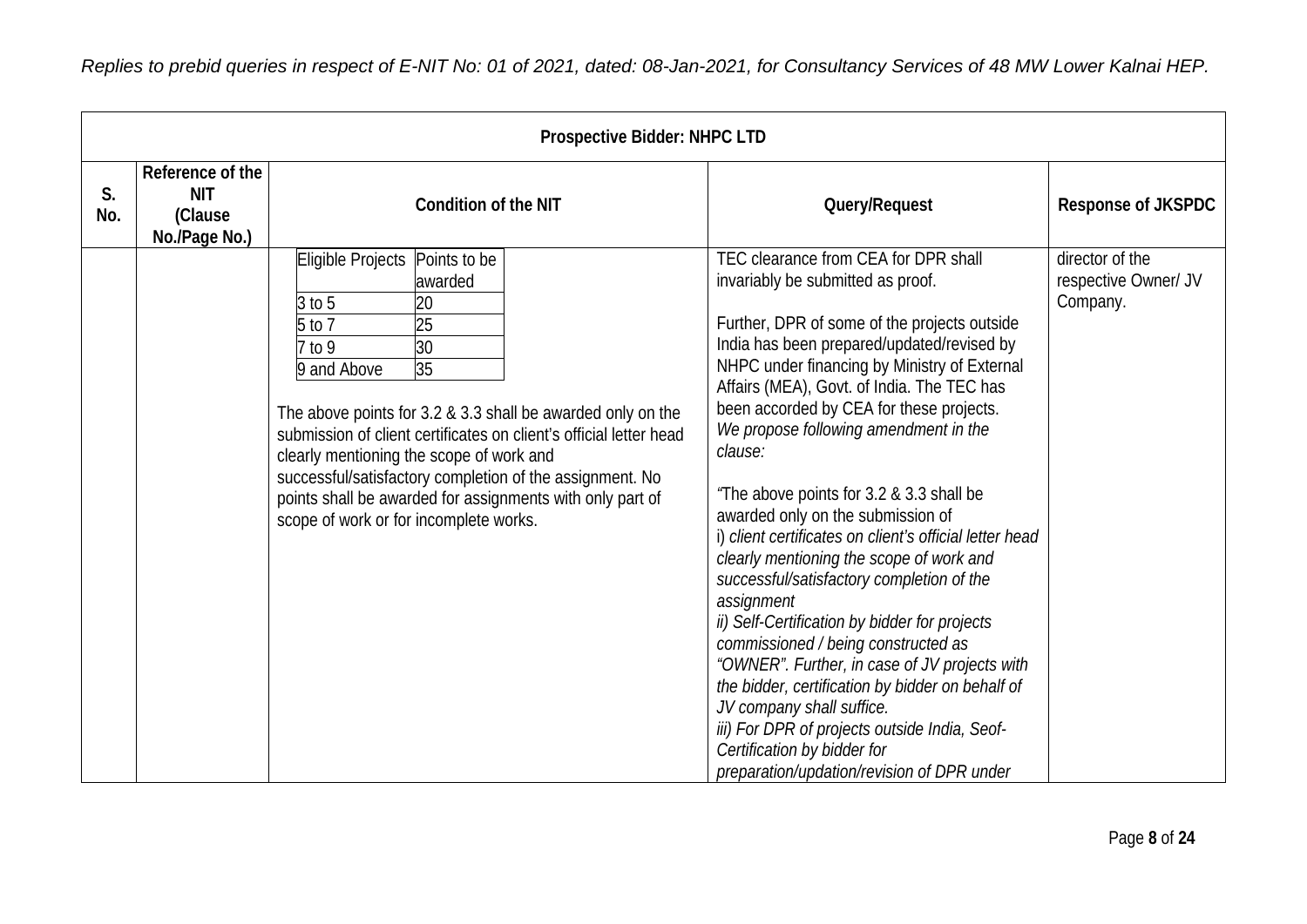|           | Prospective Bidder: NHPC LTD                               |                                                                                                                                                                                                                                                                                                                                                                                                                                                                                                                                                                                                                                                           |                                                                                                                                                                                                                                                                                                                                                                  |                                                                                         |  |
|-----------|------------------------------------------------------------|-----------------------------------------------------------------------------------------------------------------------------------------------------------------------------------------------------------------------------------------------------------------------------------------------------------------------------------------------------------------------------------------------------------------------------------------------------------------------------------------------------------------------------------------------------------------------------------------------------------------------------------------------------------|------------------------------------------------------------------------------------------------------------------------------------------------------------------------------------------------------------------------------------------------------------------------------------------------------------------------------------------------------------------|-----------------------------------------------------------------------------------------|--|
| S.<br>No. | Reference of the<br><b>NIT</b><br>(Clause<br>No./Page No.) | <b>Condition of the NIT</b>                                                                                                                                                                                                                                                                                                                                                                                                                                                                                                                                                                                                                               | Query/Request                                                                                                                                                                                                                                                                                                                                                    | <b>Response of JKSPDC</b>                                                               |  |
|           |                                                            |                                                                                                                                                                                                                                                                                                                                                                                                                                                                                                                                                                                                                                                           | financing by Ministry of External Affairs (MEA),<br>Govt. of India.<br>No points shall be awarded for assignments<br>with only part of scope of work or for<br>incomplete works"                                                                                                                                                                                 |                                                                                         |  |
| 20.       | Form No. F-2,<br>Page no. 31                               | I(NAME)certify that I am the<br>[DESIGNATION] of [NAME OF THE COMPANY] established<br>under the Companies Act 1956 who has signed the above<br>tender/ bid is authorized to sign bid on behalf of the Company<br>by the authority of its governing body                                                                                                                                                                                                                                                                                                                                                                                                   | We understand that Authorization by one of the<br>Directors on the Board of Directors of NHPC<br>Ltd. shall suffice. Please confirm.                                                                                                                                                                                                                             | Authorization by a full-<br>time Director of a PSU<br>(Central/State) shall<br>suffice. |  |
| 21.       | Clause no. 1.0<br>page 25 of<br>Annexure-II                | Note: The available data (if available) with JKSPDC including<br>the previous DPR and Previous Progress Reports of EPC<br>Contractor shall be shared with the successful bidder who<br>shall have to undertake strict confidentiality in the matter and<br>not use the data of the DPR for purpose other than this<br>assignment. However, any data required by the Consultant for<br>the successful completion of this assignment shall have to be<br>arranged by the Consultant and JKSPDC shall not be<br>expected to provide this. While preparing their proposals (both<br>technical and financial) the bidder should consider this aspect<br>fully. | Whether for updation of DPR Cost Estimate<br>following details are also within the scope of<br>Consultant?<br>Rate of basic materials (Cement, Steel etc with<br>carriage up to site) and labour rates as<br>prevailing at site.<br>Construction Schedule of balance works.<br>Construction Equipment planning &<br>Construction Methodology.<br>Please clarify. | Yes.                                                                                    |  |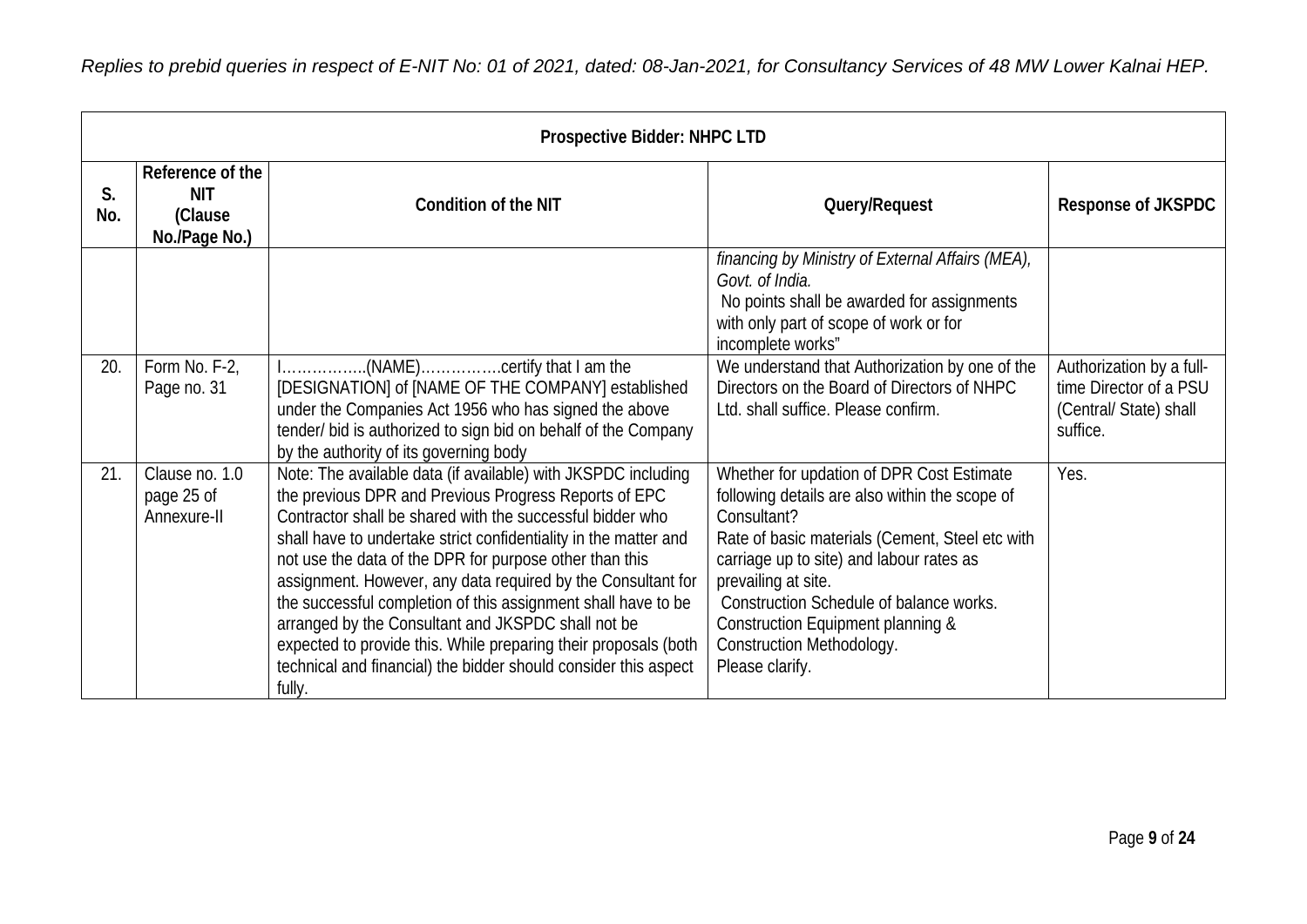|           | <b>Prospective Bidder: NHPC LTD</b>                        |                                                                                                                                                                                                                                                                                                                                                                        |                                                                                           |                                                                                                                                                                                                                                                                                                                                                                                                                                                                                                                                                                                                                 |  |
|-----------|------------------------------------------------------------|------------------------------------------------------------------------------------------------------------------------------------------------------------------------------------------------------------------------------------------------------------------------------------------------------------------------------------------------------------------------|-------------------------------------------------------------------------------------------|-----------------------------------------------------------------------------------------------------------------------------------------------------------------------------------------------------------------------------------------------------------------------------------------------------------------------------------------------------------------------------------------------------------------------------------------------------------------------------------------------------------------------------------------------------------------------------------------------------------------|--|
| S.<br>No. | Reference of the<br><b>NIT</b><br>(Clause<br>No./Page No.) | <b>Condition of the NIT</b>                                                                                                                                                                                                                                                                                                                                            | Query/Request                                                                             | Response of JKSPDC                                                                                                                                                                                                                                                                                                                                                                                                                                                                                                                                                                                              |  |
| 22.       | Clause C(1)<br>page 26 of<br>Annexure-II                   | Training personnel from JKSPDC (civil engineers, electrical<br>engineer, mechanical engineers and geologists) with the<br>entire process of revision of the DPR and preparation of EPC<br>tender document till execution of agreement, right from field<br>investigation up to processing of data, design calculations and<br>preparation of the drawings and reports. | Number of Engineers/Geologist who shall be<br>deputed as training personnel be intimated. | The training shall be<br>provided in virtual/<br>online mode with<br>interactive sessions.<br>The programme shall<br>span 5-7 days with a<br>mutually convenient<br>schedule.<br>JKSPDC shall depute<br>5-8 engineers and 1-2<br>geologists for the<br>training who shall<br>attend the programme<br>online from J&K and<br>the Consultant's<br>experts shall join in<br>from their respective<br>offices. The training<br>shall cover the<br>complete scope of the<br>assignment including<br>inter-alia, updation of<br>DPR, framing of bid<br>documents as per<br>applicable guidelines &<br>bid evaluation. |  |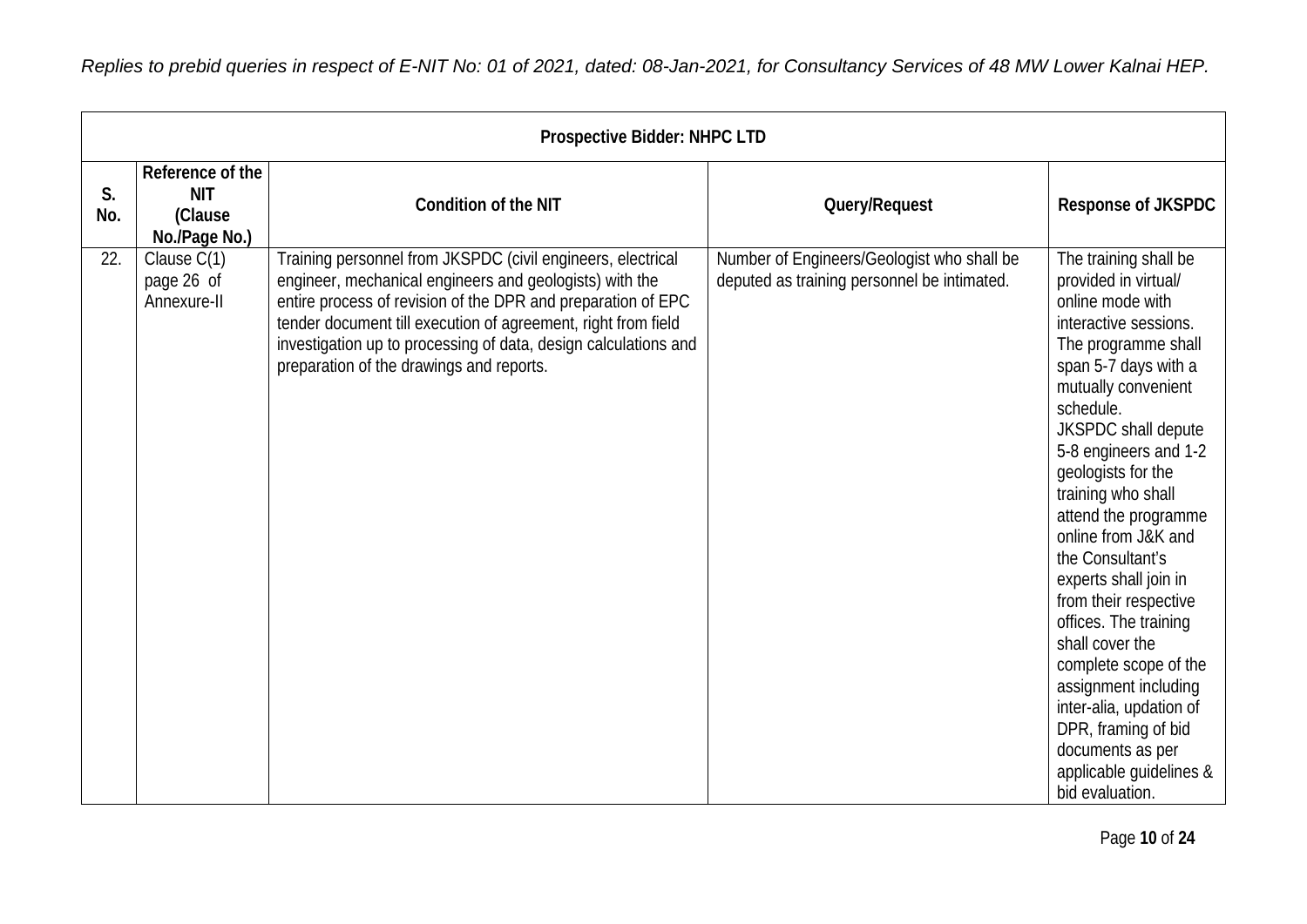|           | <b>Prospective Bidder: NHPC LTD</b>                                              |                                                                                                                                                                                                                                                                                                                                                                                                                                                                                      |                                                                                                                                                                                                                                                                                                                                                                                                                                  |                                                                      |  |
|-----------|----------------------------------------------------------------------------------|--------------------------------------------------------------------------------------------------------------------------------------------------------------------------------------------------------------------------------------------------------------------------------------------------------------------------------------------------------------------------------------------------------------------------------------------------------------------------------------|----------------------------------------------------------------------------------------------------------------------------------------------------------------------------------------------------------------------------------------------------------------------------------------------------------------------------------------------------------------------------------------------------------------------------------|----------------------------------------------------------------------|--|
| S.<br>No. | Reference of the<br><b>NIT</b><br>(Clause<br>No./Page No.)                       | <b>Condition of the NIT</b>                                                                                                                                                                                                                                                                                                                                                                                                                                                          | Query/Request                                                                                                                                                                                                                                                                                                                                                                                                                    | <b>Response of JKSPDC</b>                                            |  |
| 23.       | Clause No. 1. B.<br>iii/<br>Page No.<br>26 of 62<br>(Annexure-II)                | The DPR shall be accorded Techno Economic Clearance by<br>the competent authority of the Central/ State Government, and<br>any queries of Indus Commission / Central /and tender<br>document prepared as per the guidelines. The Consultant<br>shall provide all assistance required to obtain required<br>statutory clearances / approvals, from concerned authorities<br>including Indus Commission. The Consultant shall provide<br>replies to queries raised by such authorities | As per available information, the site specific<br>seismic design parameter study of the project<br>has been accorded approval by NCSDP in its<br>32nd meeting in 2017. In view of the above no<br>seismic study related to the project is to be<br>included in the balance DPR works. However.<br>the handing over of the study report and data<br>will be required at the time of taking up of the<br>project. Please confirm. | Confirmed.                                                           |  |
| 24.       | Clause No. 3/<br>Page-7                                                          | The bidder must furnish its full Arbitration & Litigation history<br>of at least last 05 Years with all supporting documents.                                                                                                                                                                                                                                                                                                                                                        | Please rephrase the 1 <sup>st</sup> line as under:-<br>"The bidder will furnish Arbitration & Litigation<br>history related to its Consultancy Services<br>assignments & initiated by the bidder."                                                                                                                                                                                                                               | Bid provisions shall<br>prevail.                                     |  |
| 25.       | IFB/Schedule of<br>Event, SI. No. 4,<br>Page-3<br>Clause No.<br>1.14.2/ Page- 11 | Pre-bid meeting date: 19.01.2021 at 02:00 PM<br>Venue: JKSPDC Corporate Office, Ashok Nagar Satwari,<br>Jammu.<br>The Consultant or his authorized representatives is invited to<br>attend Pre-bid Conference which will take place as per the<br>Schedule of Events                                                                                                                                                                                                                 | Seeing the Covid-19 pandemic situation, it is<br>requested to arrange the pre-bid meeting<br>through Video-Conferencing also. Please<br>confirm.                                                                                                                                                                                                                                                                                 | Prebid meeting was<br>held in physical/ virtual<br>mode on 19-01-20. |  |
| 26.       | Clause No. 1.29/<br>Page-13                                                      | Liability of the Consultant: The Consultant's liability under this<br>contract shall be as determined under the Applicable law.                                                                                                                                                                                                                                                                                                                                                      | We consider that the limit of liability will be the<br>Contract value, please confirm.                                                                                                                                                                                                                                                                                                                                           | Bid provisions are<br>clear.                                         |  |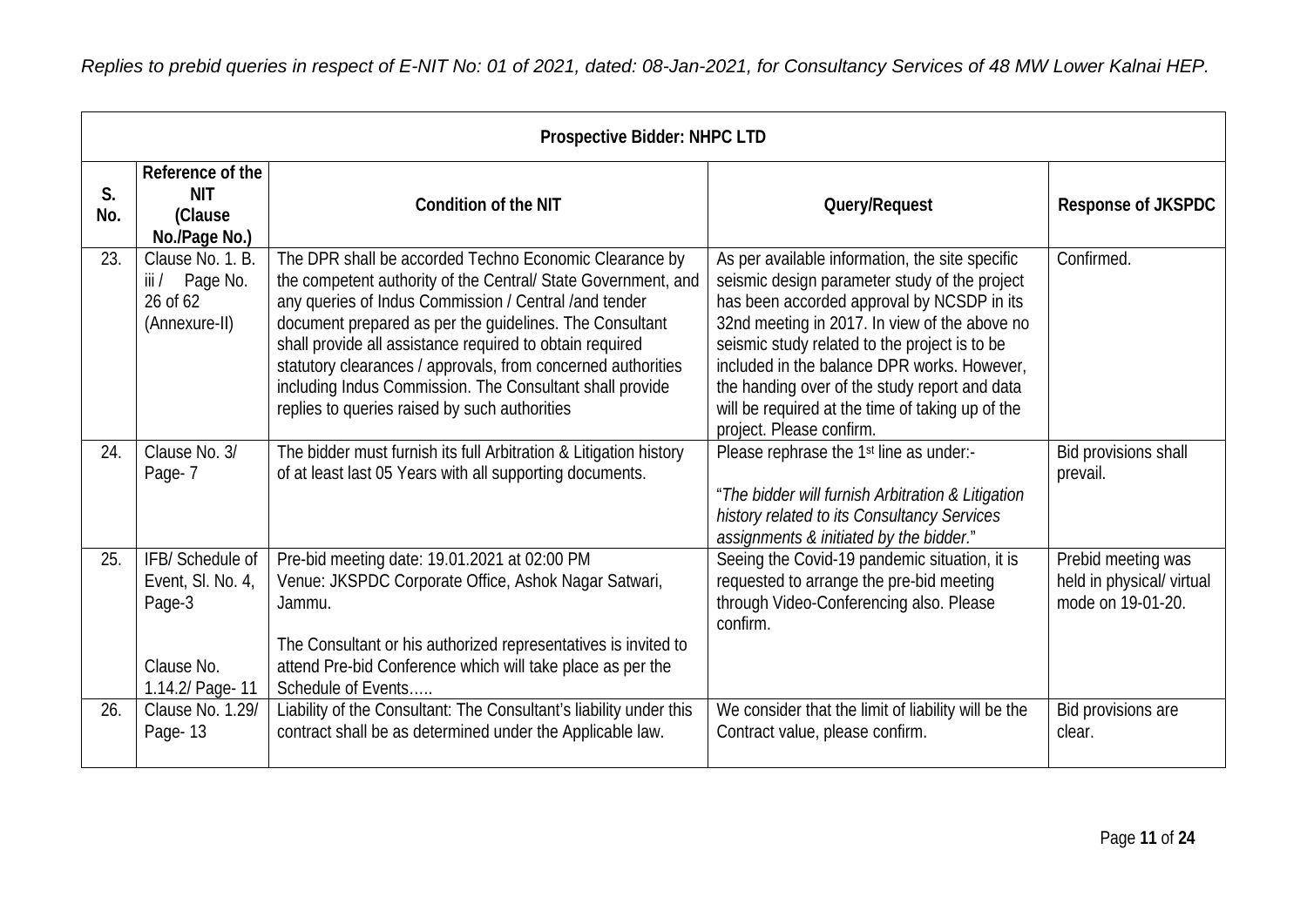|           | <b>Prospective Bidder: NHPC LTD</b>                                                                    |                                                                                                                                                                                                                                                                                                                                                                                                                                                                                                                                                                                                                                                        |                                                                                                                                                                                                                                                                                                                                                    |                                                                                                                                                                                    |  |
|-----------|--------------------------------------------------------------------------------------------------------|--------------------------------------------------------------------------------------------------------------------------------------------------------------------------------------------------------------------------------------------------------------------------------------------------------------------------------------------------------------------------------------------------------------------------------------------------------------------------------------------------------------------------------------------------------------------------------------------------------------------------------------------------------|----------------------------------------------------------------------------------------------------------------------------------------------------------------------------------------------------------------------------------------------------------------------------------------------------------------------------------------------------|------------------------------------------------------------------------------------------------------------------------------------------------------------------------------------|--|
| S.<br>No. | Reference of the<br><b>NIT</b><br>(Clause<br>No./Page No.)                                             | <b>Condition of the NIT</b>                                                                                                                                                                                                                                                                                                                                                                                                                                                                                                                                                                                                                            | Query/Request                                                                                                                                                                                                                                                                                                                                      | Response of JKSPDC                                                                                                                                                                 |  |
|           | Clause No. 3.4<br>of Annexure-VI<br>(Proposed<br>Contract for<br>Consultancy<br>Services)/ Page-<br>52 | Liability of the Consultants: The Consultant's liability under this<br>Contract shall be as under the Applicable Law                                                                                                                                                                                                                                                                                                                                                                                                                                                                                                                                   |                                                                                                                                                                                                                                                                                                                                                    |                                                                                                                                                                                    |  |
| 27.       | Clause No. 1.31<br>b iii)/ Page- $13 &$<br>14                                                          | Relationship with the Client's staff: a Consultant (including its<br>Experts) that has a close business or family relationship with a<br>professional staff of the Client, or of implementing agency who<br>are directly or indirectly involved in any part of (i) the<br>preparation of the Terms of Reference for the assignment, (ii)<br>the selection process for the Contract, or (ii) the supervision of<br>the Contract, may not be awarded a Contract, unless the<br>conflict stemming from this relationship has been resolved in a<br>manner acceptable to the Client throughout the selection<br>process and the execution of the Contract. | Being a CPSU with large number of employees<br>in the organization, it is difficult to provide the<br>details of staff having close business or family<br>relationship with a professional staff of the<br>Client.<br>We can provide only the details of our staff who<br>will be engaged with the subject consultancy<br>service. Please confirm. | Confirmed.<br>In case of PSUs<br>(Central/ State), details<br>of staff who will be<br>directly or indirectly<br>engaged with the<br>subject consultancy<br>service to be provided. |  |
| 28.       | Clause No. 2.2<br>(Price Bid)/<br>Page-15<br>Scope of Work<br>and                                      | This quote should include all tax liability under income<br>tax, service tax, professional tax, and any other tax existing<br>ten days before the submission of price bid. The price bid<br>should be submitted online on the e-tendering portal.<br>The cost quoted should be all inclusive including taxes &<br>duties, out of pocket expenses, boarding and lodging etc.                                                                                                                                                                                                                                                                            | It is understood that Service tax is not<br>applicable in the UT of J&K. Kindly review<br>these clauses.                                                                                                                                                                                                                                           | Service Tax in the<br>instant case shall mean<br>GST.                                                                                                                              |  |
|           | <b>Responsibilities</b><br>of Consultant/                                                              | Service tax shall be indicated separately.                                                                                                                                                                                                                                                                                                                                                                                                                                                                                                                                                                                                             |                                                                                                                                                                                                                                                                                                                                                    |                                                                                                                                                                                    |  |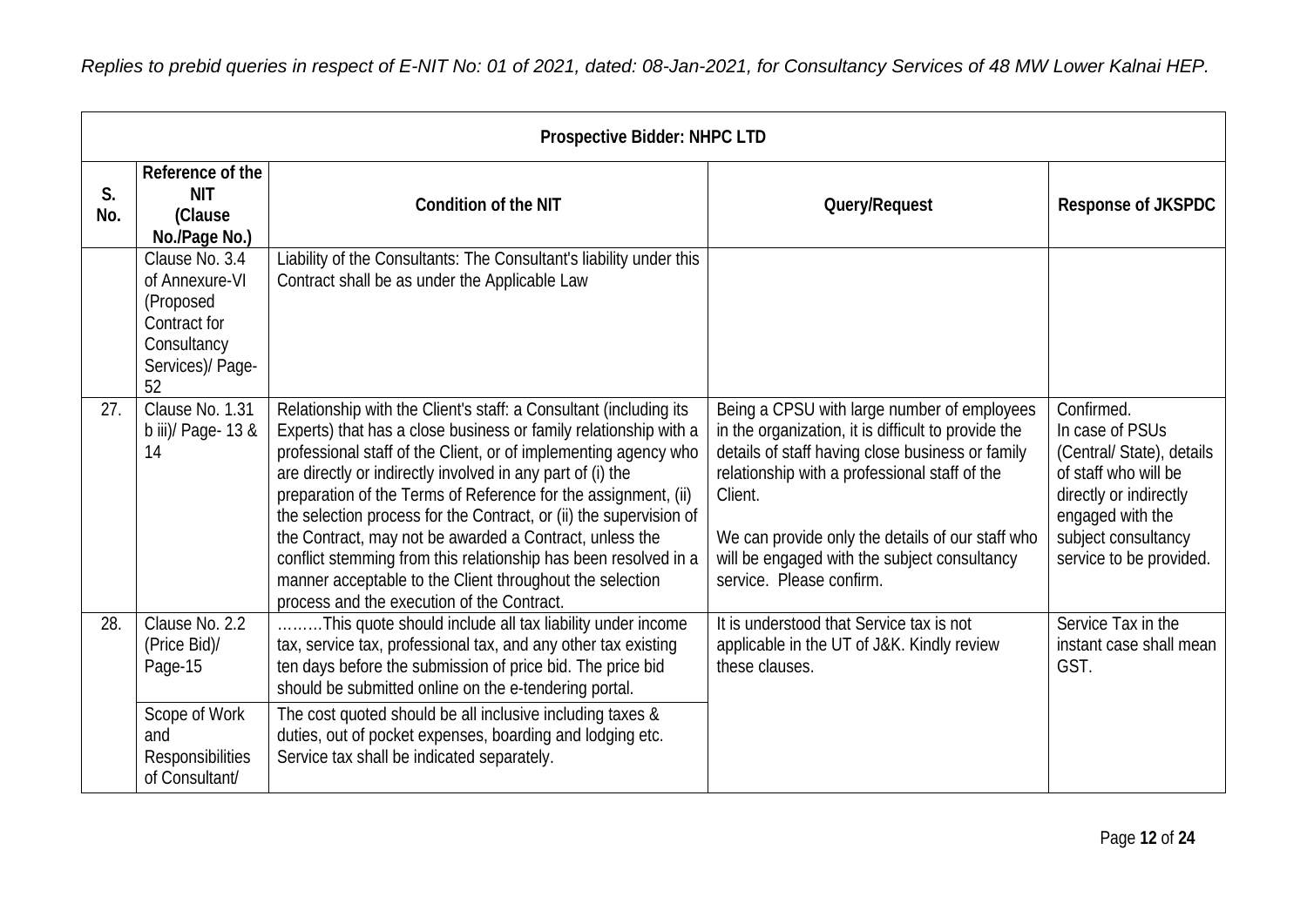*Replies to prebid queries in respect of E-NIT No: 01 of 2021, dated: 08-Jan-2021, for Consultancy Services of 48 MW Lower Kalnai HEP.*

|           | <b>Prospective Bidder: NHPC LTD</b>                        |                        |                                                                                                                                                                                              |                             |                                                                                                                                                                                                              |                          |                                              |                                         |
|-----------|------------------------------------------------------------|------------------------|----------------------------------------------------------------------------------------------------------------------------------------------------------------------------------------------|-----------------------------|--------------------------------------------------------------------------------------------------------------------------------------------------------------------------------------------------------------|--------------------------|----------------------------------------------|-----------------------------------------|
| S.<br>No. | Reference of the<br><b>NIT</b><br>(Clause<br>No./Page No.) |                        |                                                                                                                                                                                              | <b>Condition of the NIT</b> |                                                                                                                                                                                                              |                          | Query/Request                                | Response of JKSPDC                      |
|           | Clause No. 1.0<br>D, Page-26                               |                        |                                                                                                                                                                                              |                             |                                                                                                                                                                                                              |                          |                                              |                                         |
|           | Form No. F-9/<br>Schedule of<br>Price Bid, Page-<br>40     | SI.<br>No.<br>1.<br>2. | Particulars<br>Revision of<br>DPR at<br><b>Present Price</b><br>Level<br>Preparation of<br><b>EPC</b> tender<br>document                                                                     | <b>Basic</b><br>Cost        | Service<br>Tax                                                                                                                                                                                               | Total (in<br>Figures)    |                                              |                                         |
| 29.       | Clause No. 3.1/<br>Page-16                                 |                        | Points for graduate degree: 2<br>Post graduate: 2<br>Experience : 5 (10-15 yrs : 2 pt, 15-25 yrs : 4 pts., above 25<br>yrs : 5 pts)<br>The above points for technical qualification shall be |                             | For better clarity, Experience can be modify as<br>under:-<br>Experience: 5<br>10 to $≤ 15$ yrs : 2 pts.,<br>> 15 to ≤ 25 yrs : 4 pts.,<br>above 25 yrs : 5 pts.<br>Qualification particulars of Team Member | Accepted.<br>Agreed. The |                                              |                                         |
|           |                                                            |                        | awarded only on the submission of qualification certificates.<br>For experience the same shall be awarded subject to the                                                                     |                             |                                                                                                                                                                                                              |                          | certified by CPSU as bidder may be accepted. | testimonials for PSU<br>(Central/State) |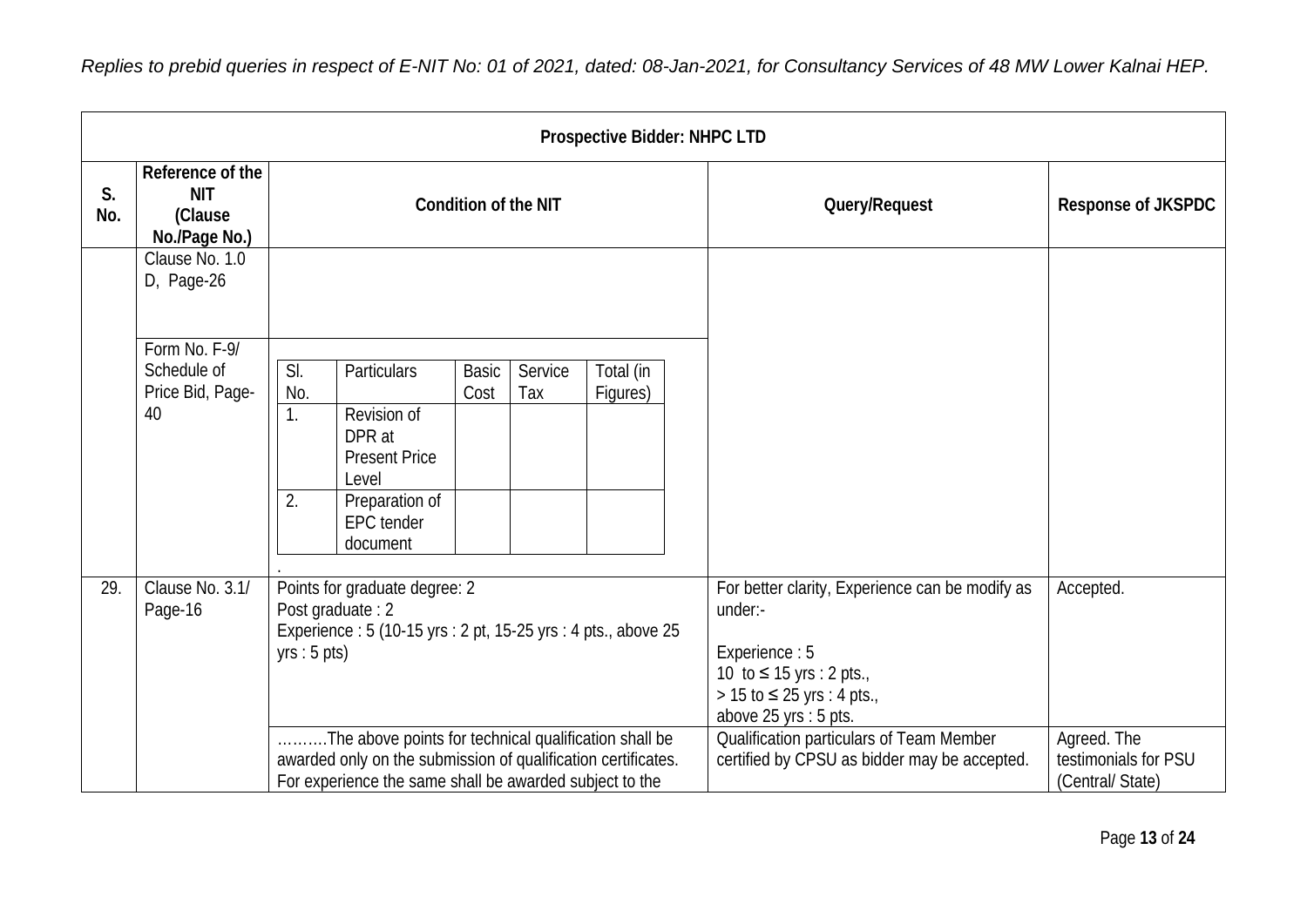|           |                                                            | <b>Prospective Bidder: NHPC LTD</b>                                                                                                                                                                                                                                                                                                                                                  |                                                                                                                                                                                                                                                                                                                                                                                                                                                                                                                                                                                                                                                                                                                                                                                                                                     |                                                                                                                                                                                                                                                   |
|-----------|------------------------------------------------------------|--------------------------------------------------------------------------------------------------------------------------------------------------------------------------------------------------------------------------------------------------------------------------------------------------------------------------------------------------------------------------------------|-------------------------------------------------------------------------------------------------------------------------------------------------------------------------------------------------------------------------------------------------------------------------------------------------------------------------------------------------------------------------------------------------------------------------------------------------------------------------------------------------------------------------------------------------------------------------------------------------------------------------------------------------------------------------------------------------------------------------------------------------------------------------------------------------------------------------------------|---------------------------------------------------------------------------------------------------------------------------------------------------------------------------------------------------------------------------------------------------|
| S.<br>No. | Reference of the<br><b>NIT</b><br>(Clause<br>No./Page No.) | <b>Condition of the NIT</b>                                                                                                                                                                                                                                                                                                                                                          | Query/Request                                                                                                                                                                                                                                                                                                                                                                                                                                                                                                                                                                                                                                                                                                                                                                                                                       | <b>Response of JKSPDC</b>                                                                                                                                                                                                                         |
|           |                                                            | submission of certificates issued by the respective client/<br>owner/ employer. No points shall be awarded on the basis of<br>self declaration and/ or self attested CV's.                                                                                                                                                                                                           |                                                                                                                                                                                                                                                                                                                                                                                                                                                                                                                                                                                                                                                                                                                                                                                                                                     | employees certified by<br>a full-time Director of<br>the PSU shall suffice.                                                                                                                                                                       |
| 30.       | Clause No. 3.3/<br>Page-17                                 | Previous experience of providing consultancy services<br>involving preparation of bankable DPRs and framing of EPC<br>bid documents, and assistance to owner at all stages of EPC<br>bidding process upto the signing of EPC contract agreement<br>for hydro power projects having unit size equal to or more<br>than 20 MW in the last 10 Years would decide award of 35<br>Points. | We request you to modify the criteria as under:-<br>Previous experience of providing consultancy<br>services involving preparation / updation /<br>revision of bankable DPRs (for clients, as<br>owner/JV basis and abroad financed by MEA,<br>Govt. of India) and framing of EPC bid<br>documents, and assistance to owner at all<br>stages of EPC bidding process upto the signing<br>of EPC contract agreement for hydro power<br>projects having unit size equal to or more than<br>20 MW in the last 20 (twenty) Years would<br>decide award of 35 Points.<br>Or,<br>Experience of commissioning of hydro power<br>projects having unit size equal to or more than<br>20 MW in the last 20 (twenty) Years would<br>decide award of 35 Points.<br>Note:- Unit size means capacity of one<br>hydroelectric generator of project. | Experience of complete<br>scope of consultancy<br>work undertaken in<br>Ownership/ JV mode<br>shall also be<br>acceptable. The same<br>shall, however, be duly<br>certified by a full-time<br>director of the<br>respective Owner/ JV<br>Company. |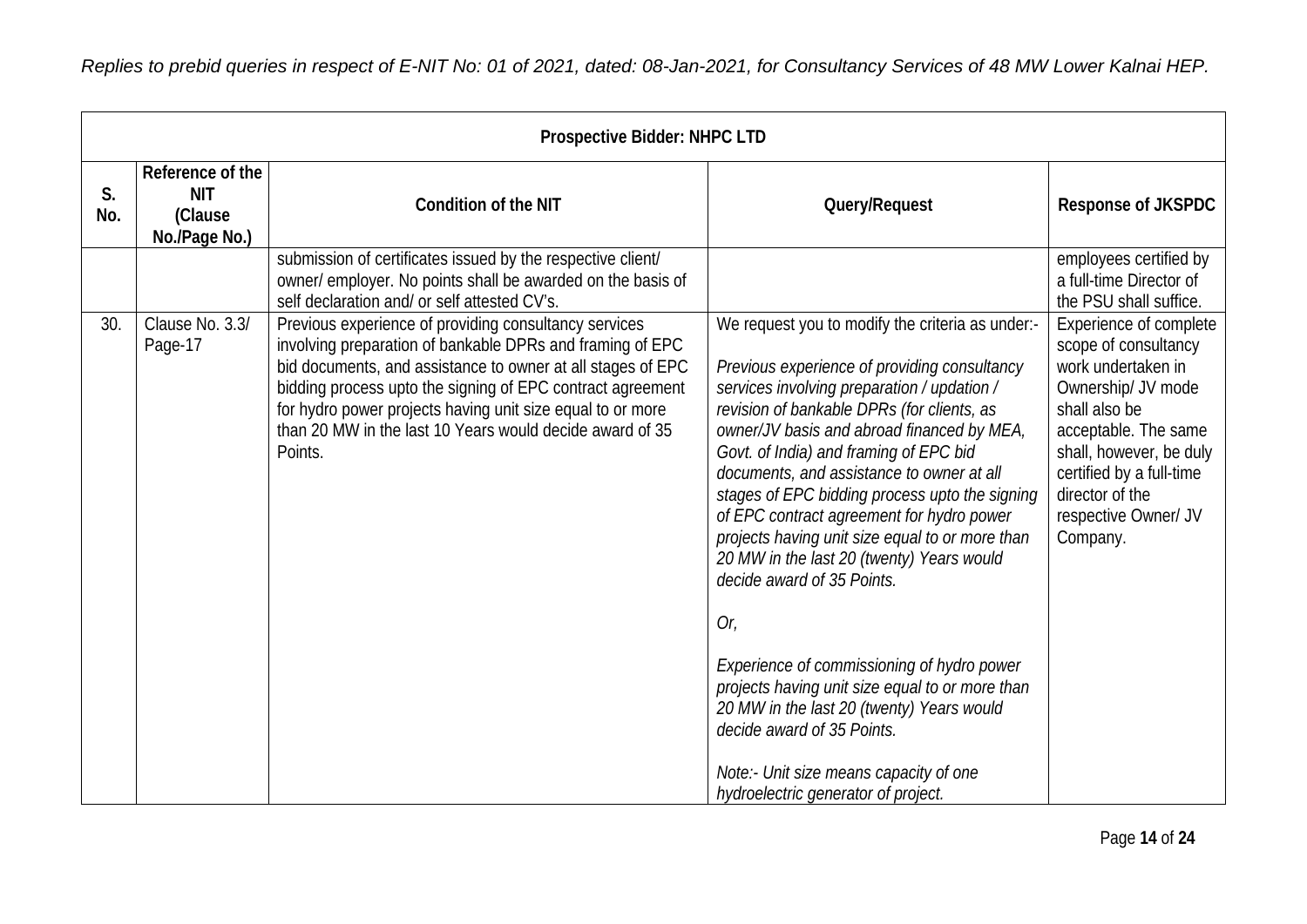|           |                                                                                                    | <b>Prospective Bidder: NHPC LTD</b>                                                                                                                                                                                                                                                                                                                                                                                                                             |                                                                                                                                                                                                                                                                                                                                                                                                                                                                                                                 |                                                                           |
|-----------|----------------------------------------------------------------------------------------------------|-----------------------------------------------------------------------------------------------------------------------------------------------------------------------------------------------------------------------------------------------------------------------------------------------------------------------------------------------------------------------------------------------------------------------------------------------------------------|-----------------------------------------------------------------------------------------------------------------------------------------------------------------------------------------------------------------------------------------------------------------------------------------------------------------------------------------------------------------------------------------------------------------------------------------------------------------------------------------------------------------|---------------------------------------------------------------------------|
| S.<br>No. | Reference of the<br><b>NIT</b><br>(Clause<br>No./Page No.)                                         | <b>Condition of the NIT</b>                                                                                                                                                                                                                                                                                                                                                                                                                                     | Query/Request                                                                                                                                                                                                                                                                                                                                                                                                                                                                                                   | <b>Response of JKSPDC</b>                                                 |
| 31.       |                                                                                                    | The award of points shall be as under.<br>Eligible Projects<br>Points to be<br>awarded<br>$3$ to $5$<br>20<br>5 to 7<br>25<br>30<br>7 to 9<br>35<br>9 and above                                                                                                                                                                                                                                                                                                 | For better clarity, Experience in respect of 20<br>MW may be modify as under:-<br><b>Eligible Units</b><br>Points to be<br>awarded<br>20<br>$3 to \leq 5$<br>25<br>$> 5$ to $\leq 7$<br>30<br>$> 7$ to $\leq 9$<br>35<br>9 and above<br>It is requested to modify the 'Eligible Projects'<br>with 'Eligible Units'.                                                                                                                                                                                             | Refer reply at S. No.<br>41.                                              |
| 32.       | Scope of Work<br>and<br>Responsibilities<br>of Consultant/<br>Clause No. 1.0<br><b>B</b> , Page-25 | DPR and EPC Tender Document Submission and Approval<br>SI. No. Activity<br>Time (in days)<br>Letter of Award/ Letter of Intent.<br>$\mathsf{T}_0$<br>$T_0 + 7$<br>$\overline{2}$ .<br>Submission<br>0 <sup>f</sup><br>work<br>plan and<br>methodology for approval of<br><b>JKSPDC.</b><br>Submission of Draft DPR.<br>$T_0 + 40$<br>3.<br>$T_0 + 60$<br>0f<br>Final<br>Submission<br>4.<br><b>DPR</b><br>and RfQ<br>document for approval of<br><b>JKSPDC.</b> | In the various stages of document submission<br>by the consultant, the timeline of client for<br>approval has not been defined.<br>For example, the gap between 'Submission of<br>Draft DPR' and 'Submission<br>of Final DPR<br>and RfQ document for approval of JKSPDC' is<br>20 days. It is understood that after submission<br>of draft DPR, JKSPDC will take some time to<br>review and comment upon them. Thereafter,<br>only Consultant will submit Final DPR and RfQ<br>document for approval of JKSPDC. | The revised Timelines<br>are placed as<br>Appendix-A to these<br>replies. |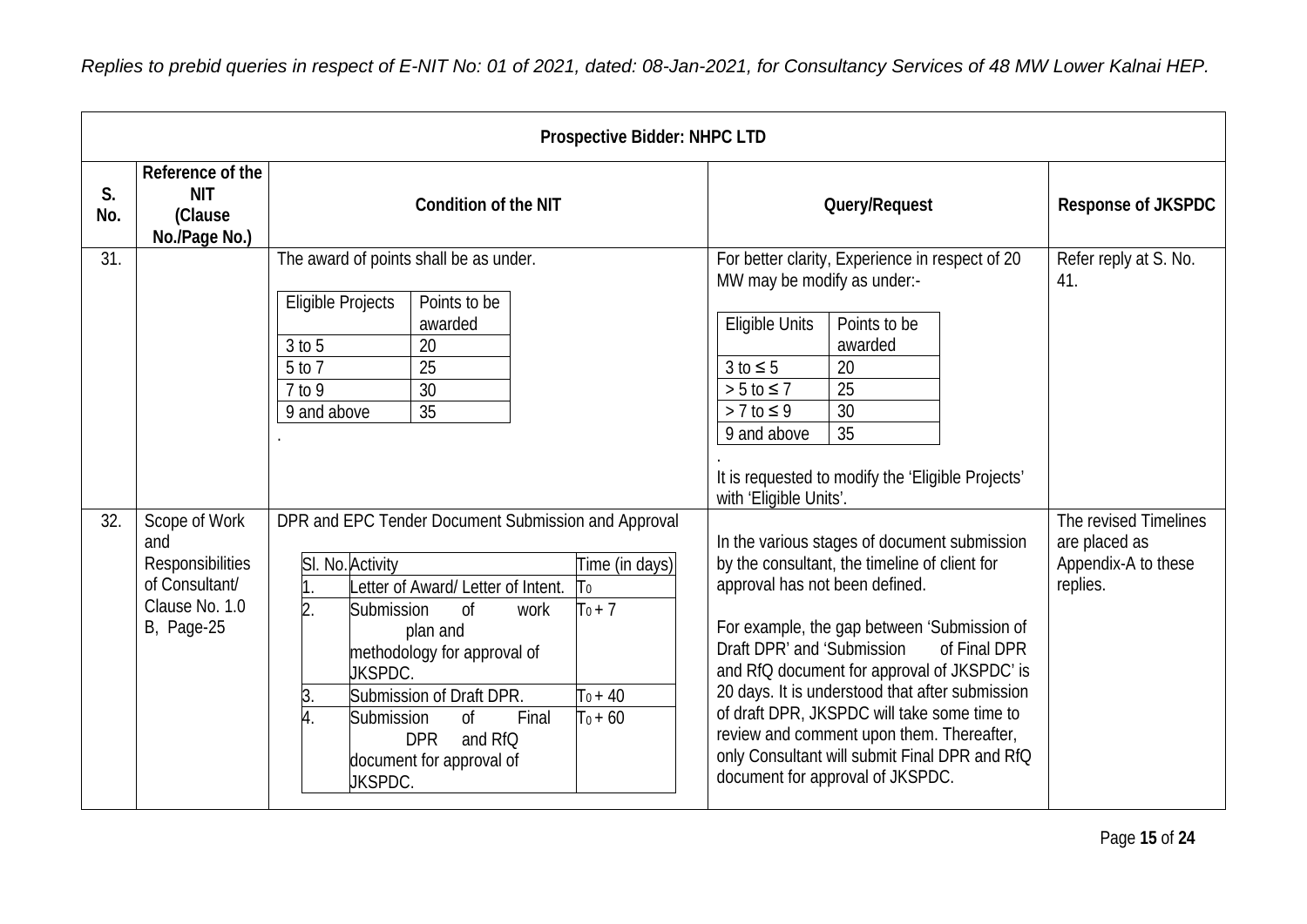|           |                                                            |     |                                                                                                               | <b>Prospective Bidder: NHPC LTD</b> |                                                                                                                                     |                           |
|-----------|------------------------------------------------------------|-----|---------------------------------------------------------------------------------------------------------------|-------------------------------------|-------------------------------------------------------------------------------------------------------------------------------------|---------------------------|
| S.<br>No. | Reference of the<br><b>NIT</b><br>(Clause<br>No./Page No.) |     | <b>Condition of the NIT</b>                                                                                   |                                     | Query/Request                                                                                                                       | <b>Response of JKSPDC</b> |
|           |                                                            | 5.  | Submission of Draft RfP Tender $ T_0 + 70 $<br>Document                                                       |                                     | Similarly, after submission of Draft RfP Tender<br>Document, there is only 05 days for submission                                   |                           |
|           |                                                            | 6.  | Submission of Final EPC (RfQ<br>&RfP) Tender Document and<br>approval of JKSPDC.                              | $T_0 + 75$                          | of Final EPC (RfQ &RfP) Tender Document.<br>During these 05 days, it is not practical to<br>review & comment on draft RfP by JKSPDC |                           |
|           |                                                            |     | <b>Issuance of EPC Tender (RfQ &amp; <math> T_0 + 85 </math></b><br>RfP)                                      |                                     | and preparation of Final EPC Tender document<br>by the Consultant.                                                                  |                           |
|           |                                                            | 8.  | Submission of draft Replies To<br>Bidder queries for approval of<br><b>JKSPDC.</b>                            | $T_0 + 120$                         | Hence, it is requested to provide the timeline of<br>activities on client part also for smooth                                      |                           |
|           |                                                            | 9.  | Submission of Evaluation report $T_0 + 170$<br>of RfQ bids for approval of<br><b>JKSPDC.</b>                  |                                     | operation of Contract.                                                                                                              |                           |
|           |                                                            | 10. | Submission of Evaluation report $T_0 + 195$<br>of RfP bids of prequalified<br>bidders for approval of JKSPDC. |                                     |                                                                                                                                     |                           |
|           |                                                            | 11. | 0 <sup>f</sup><br>Submission<br>evaluation report<br>of financial bids to<br><b>JKSPDC.</b>                   | $T_0 + 210$                         |                                                                                                                                     |                           |
|           |                                                            | 12. | Signing of EPC contract<br>agreement with L1 Bidder.                                                          | $T_0 + 260$                         |                                                                                                                                     |                           |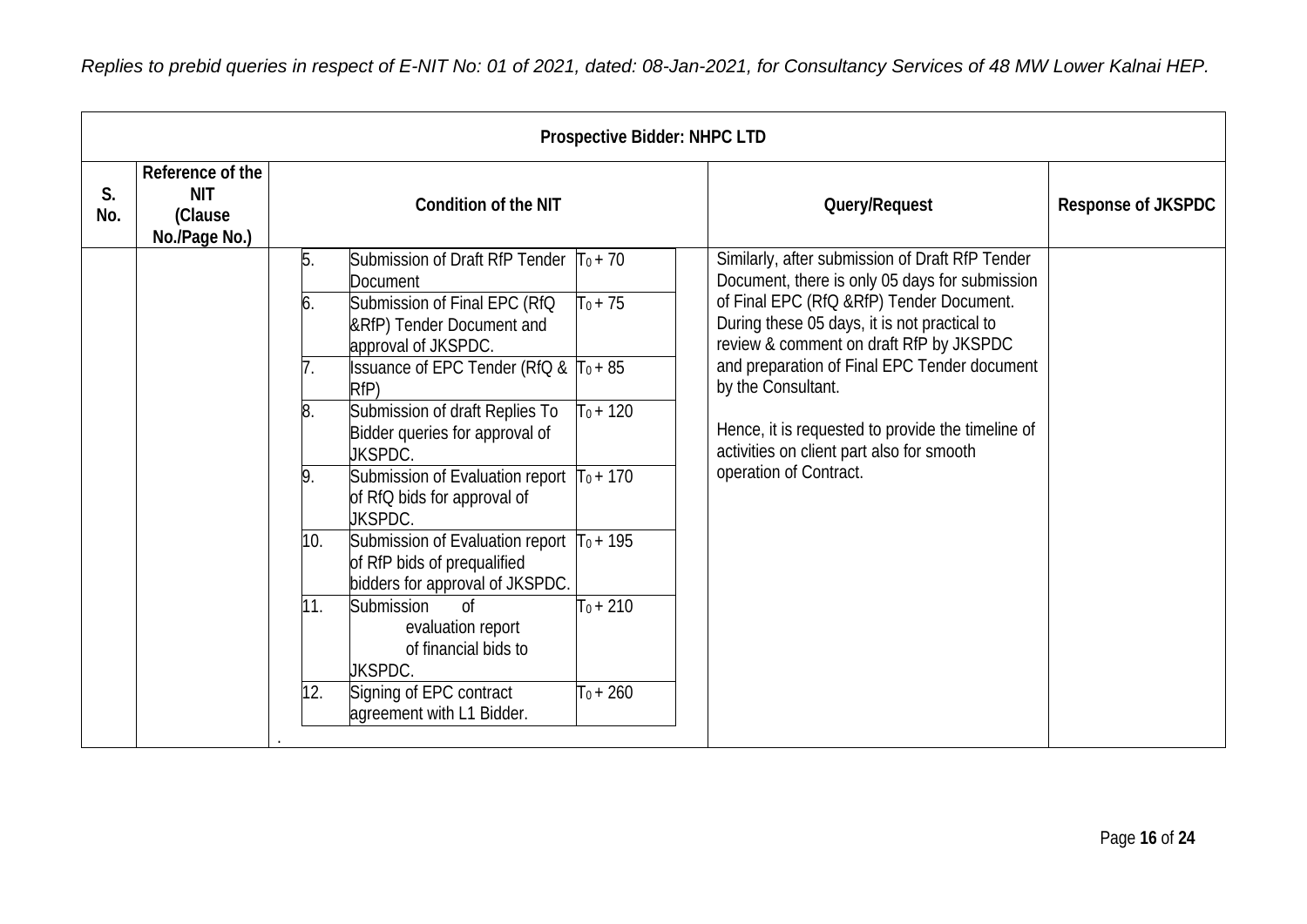|           |                                                            |                     |                                                                                                                                                                                                                                                                                                                                                                                                                                                                                                                                                                                                                                                                                                                                             | <b>Prospective Bidder: NHPC LTD</b>      |                                            |                                                                                                                                                                                                                                                                                                                                                                                                                                                                                                                                                                                                                                                                                                                                                                                           |                                               |                              |
|-----------|------------------------------------------------------------|---------------------|---------------------------------------------------------------------------------------------------------------------------------------------------------------------------------------------------------------------------------------------------------------------------------------------------------------------------------------------------------------------------------------------------------------------------------------------------------------------------------------------------------------------------------------------------------------------------------------------------------------------------------------------------------------------------------------------------------------------------------------------|------------------------------------------|--------------------------------------------|-------------------------------------------------------------------------------------------------------------------------------------------------------------------------------------------------------------------------------------------------------------------------------------------------------------------------------------------------------------------------------------------------------------------------------------------------------------------------------------------------------------------------------------------------------------------------------------------------------------------------------------------------------------------------------------------------------------------------------------------------------------------------------------------|-----------------------------------------------|------------------------------|
| S.<br>No. | Reference of the<br><b>NIT</b><br>(Clause<br>No./Page No.) |                     | <b>Condition of the NIT</b>                                                                                                                                                                                                                                                                                                                                                                                                                                                                                                                                                                                                                                                                                                                 |                                          | Query/Request                              |                                                                                                                                                                                                                                                                                                                                                                                                                                                                                                                                                                                                                                                                                                                                                                                           |                                               | <b>Response of JKSPDC</b>    |
| 33.       | Schedule of<br>Payments under<br>the Contract/<br>Page-28  | SI. No.<br>5.<br>6. | Milestone<br>Submission of Draft DPR.<br>Submission of Final DPR and its<br>acceptance by JKSPDC and RfQ<br>document for approval of<br>UKSPDC. Payment against this<br>milestone<br>shall be done only after the DPR is<br>accepted by JKSPDC.<br>Submission of Draft RfP Tender<br>Document<br>Submission of Final EPC (RfQ<br>&RfP) Tender Document after<br>incorporation of comments of<br><b>JKSPDC.</b><br>Assistance in conducting prebid<br>meting & Submission of draft<br>Replies To Bidder queries for<br>approval of JKSPDC.<br>Submission of Evaluation report Of 10%<br>RfQ bids for approval of JKSPDC.<br>Submission of Evaluation report Of <sup>10%</sup><br>RfP bids of prequalified bidders for<br>approval of JKSPDC. | % of Fee<br>10%<br>15%<br>5%<br>5%<br>5% | SI.<br>No.<br>$\overline{2}$ .<br>3.<br>5. | The % of Fee on signing of EPC contract<br>agreement with L1 Bidder is 20%, which is very<br>high. Most of the Consultant's inputs will be<br>involved till training. Hence, it is requested to<br>modify the 'Schedule of Payments' as under:-<br><b>Milestone</b><br>Submission of Draft DPR.<br>Submission of Final DPR and its<br>acceptance by JKSPDC and RfQ<br>document for approval of<br>JKSPDC. Payment against this<br>milestone shall be done only after<br>the DPR is accepted by JKSPDC.<br>Submission of Draft RfP Tender<br>Document<br>Submission of Final EPC (RfQ<br>&RfP) Tender Document after<br>incorporation of comments of<br>JKSPDC.<br>Assistance in conducting prebid<br>meting & Submission of draft<br>Replies To Bidder queries for<br>approval of JKSPDC. | % of<br>Fee<br>10%<br>15%<br>10%<br>10%<br>5% | Refer reply at S. No.<br>13. |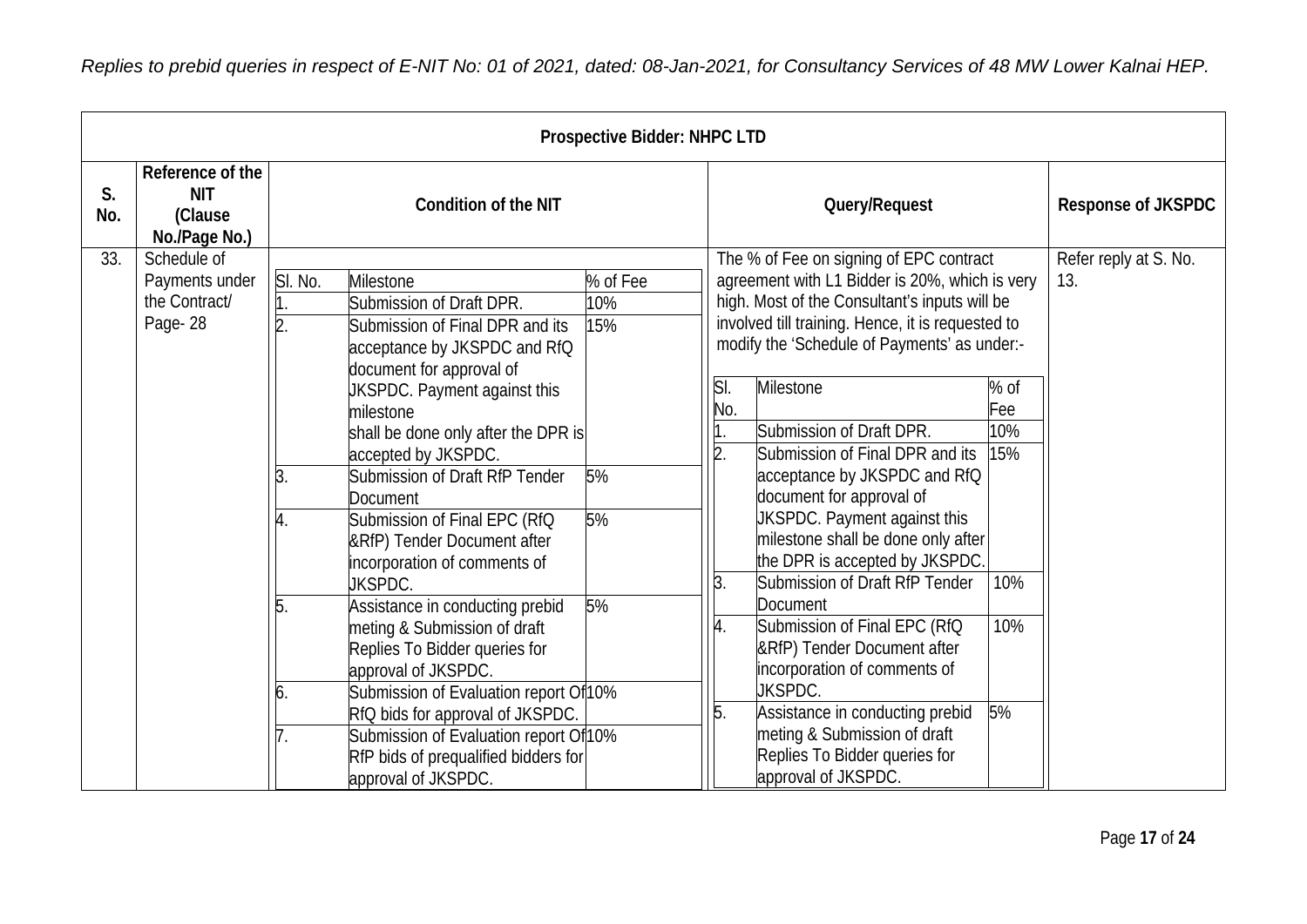|           |                                                            |                                                                                                                                                                                                                                                                                                                                                          | <b>Prospective Bidder: NHPC LTD</b> |                                                                                                                                                                                                                              |                                                                                                                                                                                                                                                                                                                                                                                    |                                                                                                  |                                                                                |
|-----------|------------------------------------------------------------|----------------------------------------------------------------------------------------------------------------------------------------------------------------------------------------------------------------------------------------------------------------------------------------------------------------------------------------------------------|-------------------------------------|------------------------------------------------------------------------------------------------------------------------------------------------------------------------------------------------------------------------------|------------------------------------------------------------------------------------------------------------------------------------------------------------------------------------------------------------------------------------------------------------------------------------------------------------------------------------------------------------------------------------|--------------------------------------------------------------------------------------------------|--------------------------------------------------------------------------------|
| S.<br>No. | Reference of the<br><b>NIT</b><br>(Clause<br>No./Page No.) | <b>Condition of the NIT</b>                                                                                                                                                                                                                                                                                                                              |                                     | Query/Request                                                                                                                                                                                                                |                                                                                                                                                                                                                                                                                                                                                                                    |                                                                                                  | <b>Response of JKSPDC</b>                                                      |
|           |                                                            | 8.<br>Submission of evaluation report of 10%<br>financial bids to JKSPDC<br>Training of Personnel From<br>9.<br><b>JKSPDC</b><br>10.<br>Signing of EPC contract<br>agreement with L1 Bidder.<br>Total (incl. Taxes)                                                                                                                                      | 10%<br>20%<br>100%                  | 6.<br>8.<br>9.<br>10.                                                                                                                                                                                                        | Submission of Evaluation report<br>Of RfQ bids for approval of<br>JKSPDC.<br>Submission of Evaluation report<br>Of RfP bids of prequalified<br>bidders for approval of JKSPDC.<br>Submission of evaluation report of 10%<br>financial bids to JKSPDC<br>Training of Personnel From<br><b>JKSPDC</b><br>Signing of EPC contract<br>agreement with L1 Bidder.<br>Total (incl. Taxes) | 10%<br>10%<br>10%<br>10%<br>100%                                                                 |                                                                                |
| 34.       | Form No. F.4<br>(Work Plan &<br>Time Schedule)/<br>Page-33 | . The complete process is scheduled to be completed in<br>150 DAYS from the date of start under the contract.                                                                                                                                                                                                                                            |                                     | As per Clause No. 1.0 B (Page-25) 'Scope of<br>Work and Responsibilities of Consultant', total<br>time period is 260 days. However, as per Form<br>No. F.4 (Page-33), it is 150 days. Kindly review<br>replies.<br>the same. |                                                                                                                                                                                                                                                                                                                                                                                    | The revised Timelines,<br>which shall supersede<br>the NIT, are placed as<br>Appendix-A to these |                                                                                |
| 35.       | Clause No. 1.24/<br>Page-12                                | Within 7 days of receipt of Letter of Award, successful bidder<br>shall provide performance security (contract performance<br>guarantee) in the form of bank guarantee of amount not less<br>than 3% (three per cent) of the total value of the contract and<br>valid for the tenure of the contract plus twenty eight days in<br>the prescribed format. |                                     | days.                                                                                                                                                                                                                        | As per Clause No. 1.24 (Page-12), the validity<br>of PBG is the tenure of the contract plus 28<br>However as per Format of PBG (Page-41 &<br>42), the validity shall remain in force until (date)<br>plus 60 days.                                                                                                                                                                 |                                                                                                  | The validity of PBG<br>shall be the tenure of<br>the contract plus 28<br>days. |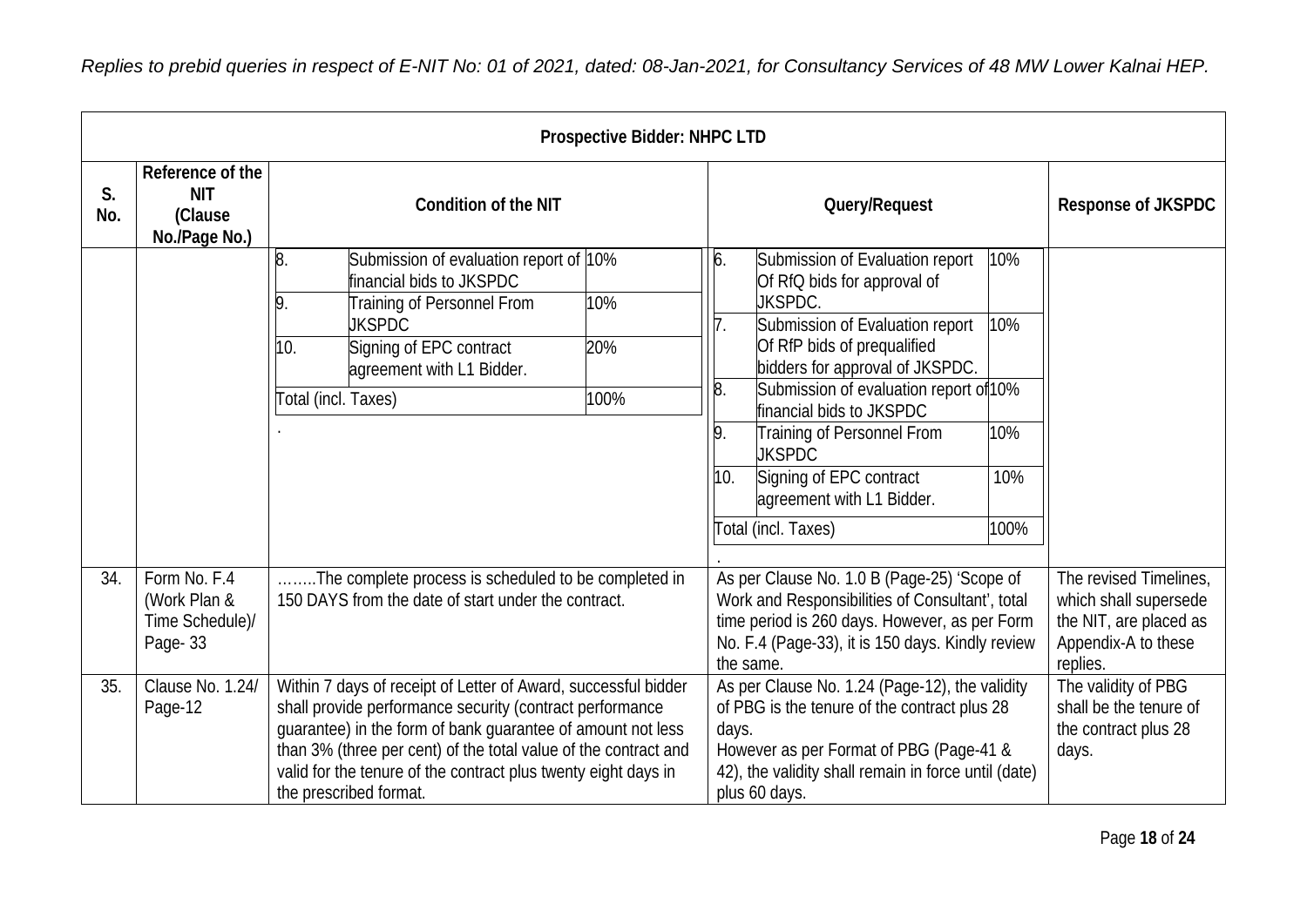|           | Prospective Bidder: NHPC LTD                                                                                                                           |                                                                                                                                                                                                                                                                                                                                                                                                                                                                                                                                  |                                                                                                                                                                                                                                                      |                                                                                                |  |  |  |
|-----------|--------------------------------------------------------------------------------------------------------------------------------------------------------|----------------------------------------------------------------------------------------------------------------------------------------------------------------------------------------------------------------------------------------------------------------------------------------------------------------------------------------------------------------------------------------------------------------------------------------------------------------------------------------------------------------------------------|------------------------------------------------------------------------------------------------------------------------------------------------------------------------------------------------------------------------------------------------------|------------------------------------------------------------------------------------------------|--|--|--|
| S.<br>No. | Reference of the<br><b>NIT</b><br>(Clause<br>No./Page No.)                                                                                             | <b>Condition of the NIT</b>                                                                                                                                                                                                                                                                                                                                                                                                                                                                                                      | Query/Request                                                                                                                                                                                                                                        | <b>Response of JKSPDC</b>                                                                      |  |  |  |
|           | Annexure-V/<br>Format of<br>Contract<br>Performance<br>Guarantee,<br>Page-41 & 42                                                                      | 2 <sup>nd</sup> para: The guarantee shall be valid and binding on this<br>Bank up to [MENTION DATE] and including --------------- plus<br>60 days and shall not be terminable by notice or any change<br>in the constitution of the bank or the term of contract<br>Last para: Notwithstanding anything contained hereinabove,<br>our liability under this Guarantee is restricted to Rs.<br><b>IMENTION AMOUNT OF BANK GUARANTEE IN FIGURES</b><br>AND WORDS] and it shall remain in force until [MENTION<br>DATE] plus 60 days | The discrepancy may be corrected please.                                                                                                                                                                                                             |                                                                                                |  |  |  |
| 36.       | Annexure-VI<br>(Proposed<br>Contract for<br>Consultancy<br>Services)/ Page-<br>54 & 55<br>Clause 4.2 (a),<br>$(b)$ & $(c)$<br>Clause 4.3<br>Clause 5.2 | $\sim$ $\sim$                                                                                                                                                                                                                                                                                                                                                                                                                                                                                                                    | Under Clause 4.2 (a), (b) & (c), Clause 4.3 and<br>Clause 5.2 of Annexure-VI, reference has been<br>made to Appendix-A, C & D. However, same<br>are not found attached.<br>Further, there is no reference to Appendix-B.<br>Kindly review the above. | The same shall be<br>appended at the time<br>of finalization/<br>execution of the<br>Contract. |  |  |  |
| 37.       | Clause No. 6.4<br>of Annexure-VI                                                                                                                       | and Delay Damages for non-achievement/non-<br>fulfilment of the Services as a whole $@$ 0.05% of the Ceiling                                                                                                                                                                                                                                                                                                                                                                                                                     | It is requested to keep the maximum amount of<br>delay damages as 5%. As a CPSU, we also                                                                                                                                                             | Bid provisions shall<br>prevail.                                                               |  |  |  |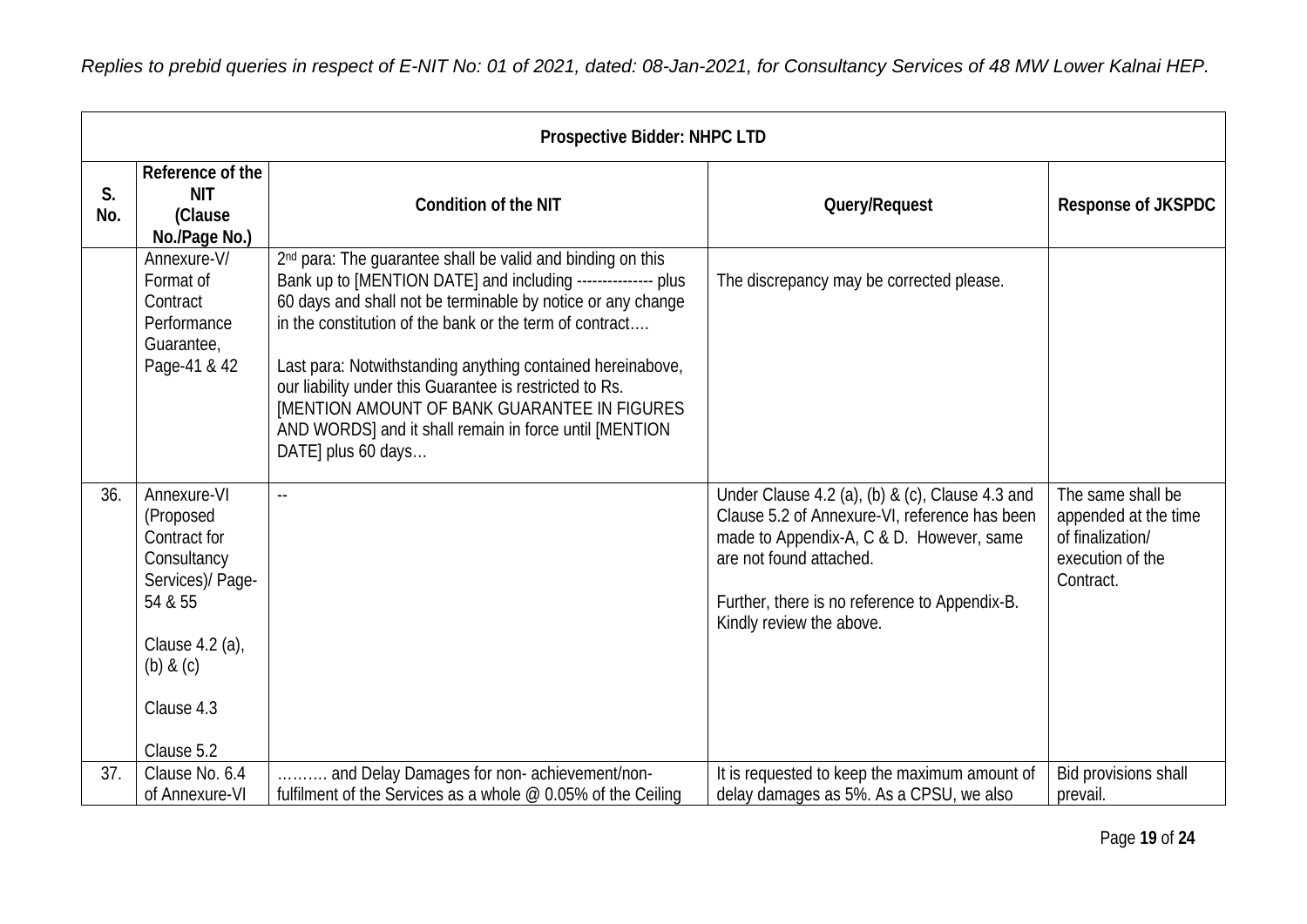|           | <b>Prospective Bidder: NHPC LTD</b>                                |                                                                                                                                                                                                              |                                                                                   |                    |  |  |  |  |  |
|-----------|--------------------------------------------------------------------|--------------------------------------------------------------------------------------------------------------------------------------------------------------------------------------------------------------|-----------------------------------------------------------------------------------|--------------------|--|--|--|--|--|
| S.<br>No. | Reference of the<br>NIT<br>(Clause)<br>No./Page No.)               | <b>Condition of the NIT</b>                                                                                                                                                                                  | Query/Request                                                                     | Response of JKSPDC |  |  |  |  |  |
|           | (Proposed<br>Contract for<br>Consultancy<br>Services)/ Page-<br>57 | Contract amount per day of delay in completion of Services as<br>a whole. (but not more than 10% of the total cost) shall be<br>imposed and accordingly deducted from the due payments of<br>the Consultant. | keep maximum amount of delay damages as<br>5% in the Consultancy services tender. |                    |  |  |  |  |  |

…..

|       | Prospective Bidder: DMR HYDRO                       |                                                                                                                                                                                                     |                                                                                                                                                     |                                                                |  |  |  |  |  |  |
|-------|-----------------------------------------------------|-----------------------------------------------------------------------------------------------------------------------------------------------------------------------------------------------------|-----------------------------------------------------------------------------------------------------------------------------------------------------|----------------------------------------------------------------|--|--|--|--|--|--|
| S.No. | Reference of the<br>NIT<br>(Clause No:/ Page<br>No: | <b>Condition of the NIT</b>                                                                                                                                                                         | Query/Request                                                                                                                                       | <b>Response of JKSPDC</b>                                      |  |  |  |  |  |  |
|       | <b>ELIGIBILITY</b><br>CRITERIA,                     | The prospective bidders should have specific<br>previous experience in providing comprehensive<br>and complete CONSULTANCY SERVICES during<br>last 10 years as per scope of services comprising     | Please specify, the requirement of<br>a)<br>experience of dealing with IWT aspect of<br>Hydro project in J&K.                                       | Preferable, but not<br>a)<br>mandatory in the<br>instant case. |  |  |  |  |  |  |
| 38    | <b>ESSENTIAL TO</b><br><b>MEET</b>                  | of revision/updation of DPR and complete bid<br>process management (comprising of framing of<br>EPC bid documents, and assistance to owner at<br>all stages of EPC bidding process upto the signing | Please specify that requirement of DPR<br>$\mathsf{b}$<br>updation & bid management can be met<br>from different projects.                          | b)<br>Confirmed.                                               |  |  |  |  |  |  |
|       | Clause No: 2/<br>Page No: 07                        | EPC contract agreement)<br>for the<br>0f<br>implementation of at least.                                                                                                                             | Experience of providing bid management<br>$\mathsf{C}$<br>services to the EPC bidder shall also be<br>considered for eligibility, as there are very | Not agreed.                                                    |  |  |  |  |  |  |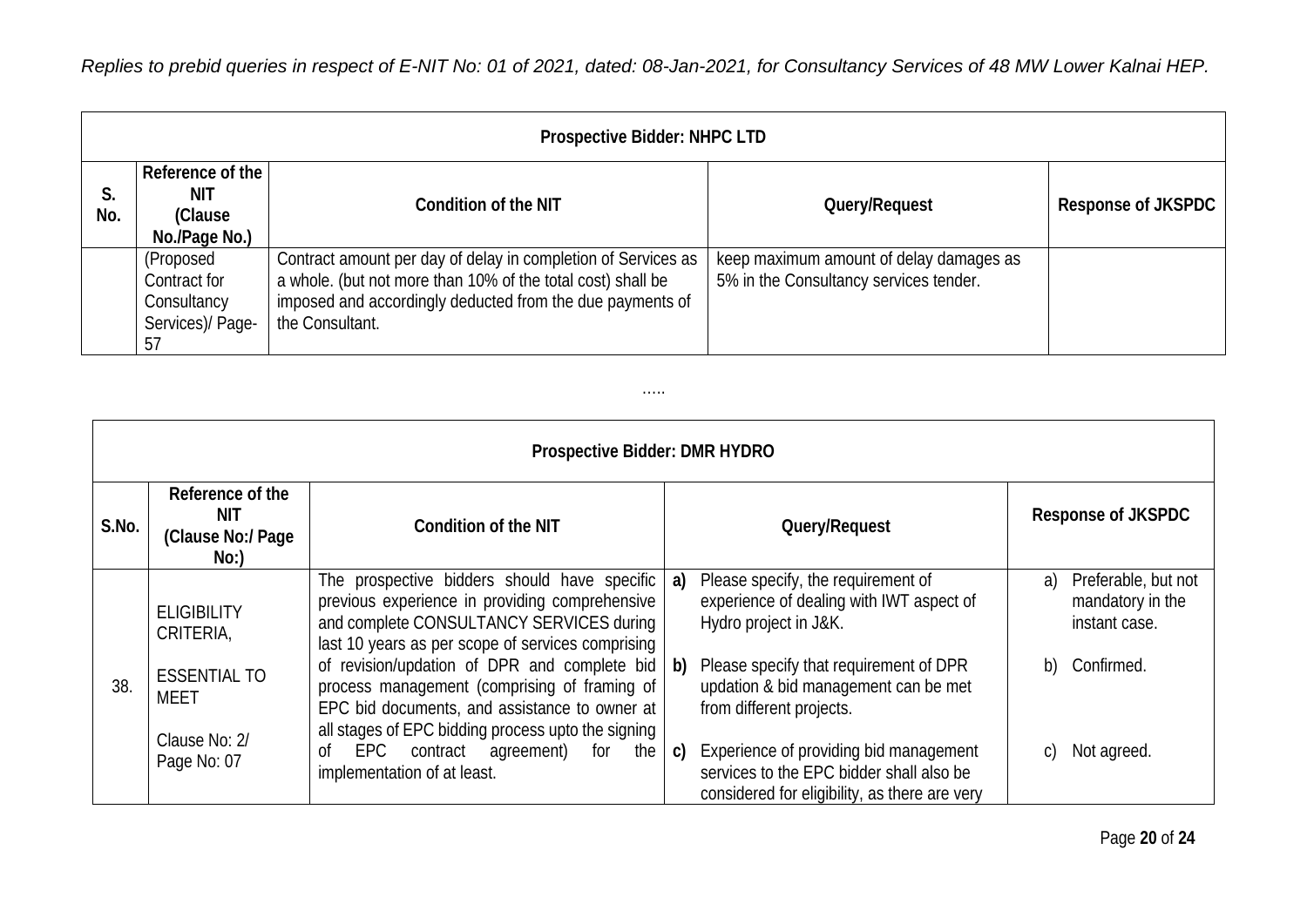|       |                                                                                                       | <b>Prospective Bidder: DMR HYDRO</b>                                                                                                                                                                                                                                                                                                                                          |                                                                                                                                                                                                                                                                                                                                                                     |                                                                                                                                                                                                                                                                                                                                                                               |
|-------|-------------------------------------------------------------------------------------------------------|-------------------------------------------------------------------------------------------------------------------------------------------------------------------------------------------------------------------------------------------------------------------------------------------------------------------------------------------------------------------------------|---------------------------------------------------------------------------------------------------------------------------------------------------------------------------------------------------------------------------------------------------------------------------------------------------------------------------------------------------------------------|-------------------------------------------------------------------------------------------------------------------------------------------------------------------------------------------------------------------------------------------------------------------------------------------------------------------------------------------------------------------------------|
| S.No. | Reference of the<br><b>NIT</b><br>(Clause No:/ Page<br>No:                                            | <b>Condition of the NIT</b>                                                                                                                                                                                                                                                                                                                                                   | Query/Request                                                                                                                                                                                                                                                                                                                                                       | <b>Response of JKSPDC</b>                                                                                                                                                                                                                                                                                                                                                     |
|       |                                                                                                       | one hydro power project having installed<br>a)<br>power generating capacity equal to or more<br>than 38.4 MW or<br>two hydro power projects having installed<br>b)<br>power generating capacity equal to or more<br>than 24 MW each or<br>three hydro power projects having installed<br>C)<br>power generating capacity equal to or more<br>than 19.2 MW each.               | few hydro projects tenders called by the<br>owners in last 10 years.<br>Experience of revision/updation of DPR<br>$\mathsf{d}$<br>and/or complete bid process management<br>(comprising of framing of EPC bid<br>documents, and assistance to owner at all<br>stages of EPC bidding process upto the<br>signing of EPC contract agreement) should<br>be considered. | Not agreed.<br>d)                                                                                                                                                                                                                                                                                                                                                             |
| 39.   | <b>ELIGIBILITY</b><br>CRITERIA,<br><b>ESSENTIAL TO</b><br><b>MEET</b><br>Clause No: 7/<br>Page No: 08 | Financial<br>i. Turnover: Average annual turnover of the<br>bidder from consultancy assignments during<br>the last<br>three years must not be less than Rs. 20<br>Crore. Further the bidder should have an<br>average turnover of at least Rs 02 Crore from<br>assignments<br>related<br>consultancy<br>to<br>Hydropower development services during the<br>last three years. | The turnover requirement is not<br>a)<br>commensurate with the scope of<br>assignment and financial value of the<br>assignment. It is requested that turnover<br>requirement should be limited to 30% of the<br>estimated value of assignment.                                                                                                                      | Modified as under:<br>a)<br>"Turnover:<br>Average<br>annual turnover of the<br>bidder from consultancy<br>assignments during the<br>last three years must<br>not be less than Rs. 02<br>Further<br>Crore.<br>the<br>bidder should have an<br>average turnover of at<br>least Rs. 01 Crore from<br>consultancy<br>assignments related to<br>Hydropower<br>development services |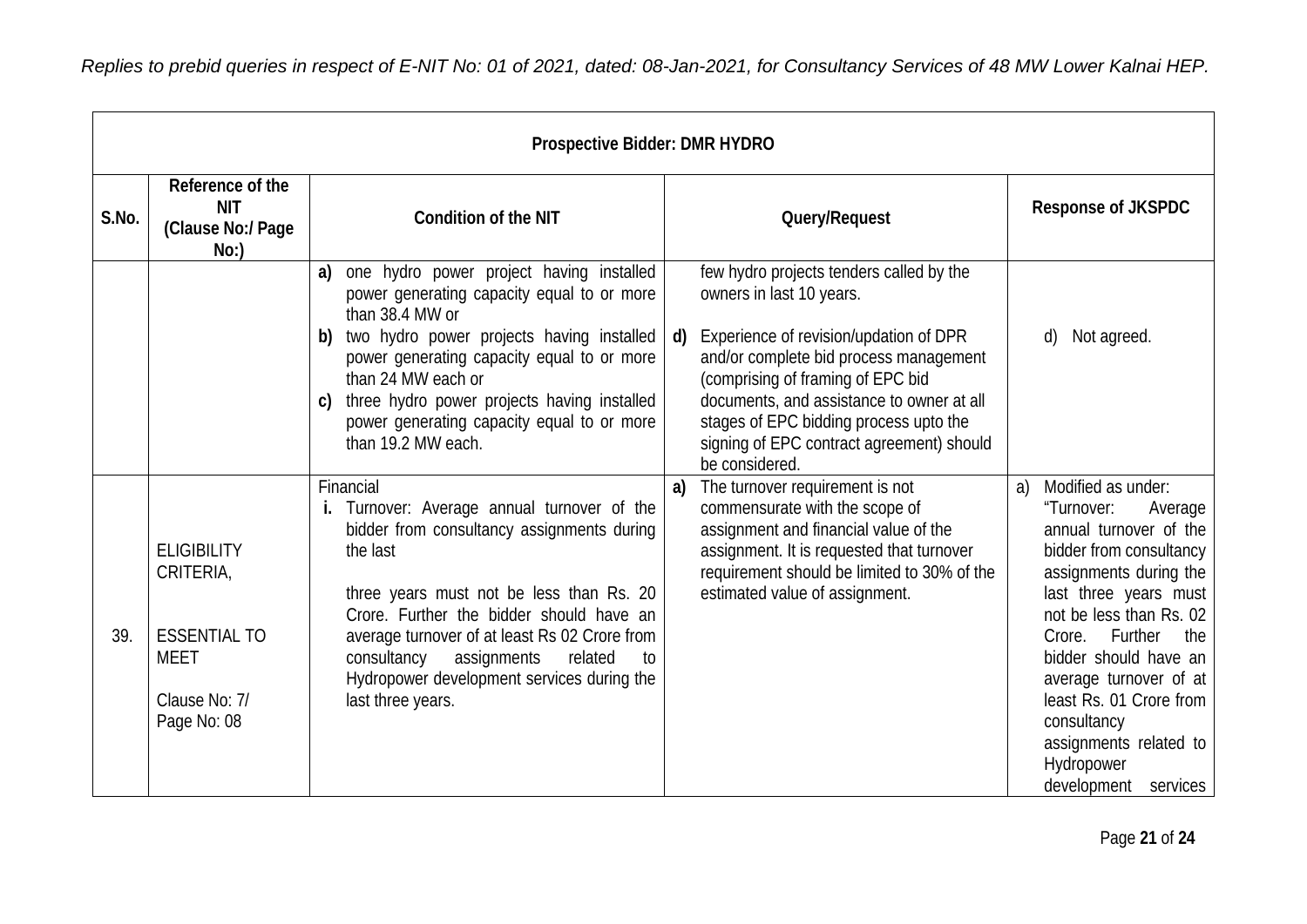*Replies to prebid queries in respect of E-NIT No: 01 of 2021, dated: 08-Jan-2021, for Consultancy Services of 48 MW Lower Kalnai HEP.*

|       |                                                                                                                                                          | <b>Prospective Bidder: DMR HYDRO</b>                                                                                                                                                                                                                                                                                                                                                                                              |                                                                                                                                                                                                                                                                             |                                                           |                                                                                                                          |                                                                 |
|-------|----------------------------------------------------------------------------------------------------------------------------------------------------------|-----------------------------------------------------------------------------------------------------------------------------------------------------------------------------------------------------------------------------------------------------------------------------------------------------------------------------------------------------------------------------------------------------------------------------------|-----------------------------------------------------------------------------------------------------------------------------------------------------------------------------------------------------------------------------------------------------------------------------|-----------------------------------------------------------|--------------------------------------------------------------------------------------------------------------------------|-----------------------------------------------------------------|
| S.No. | Reference of the<br><b>NIT</b><br>(Clause No:/ Page<br>No:                                                                                               | <b>Condition of the NIT</b>                                                                                                                                                                                                                                                                                                                                                                                                       | Query/Request                                                                                                                                                                                                                                                               |                                                           | <b>Response of JKSPDC</b>                                                                                                |                                                                 |
|       |                                                                                                                                                          |                                                                                                                                                                                                                                                                                                                                                                                                                                   | The turnover from hydropower projects<br>b)                                                                                                                                                                                                                                 | years."<br>Not agreed.<br>b)                              | during the last three                                                                                                    |                                                                 |
|       |                                                                                                                                                          |                                                                                                                                                                                                                                                                                                                                                                                                                                   | should only be considered for evaluation.                                                                                                                                                                                                                                   |                                                           |                                                                                                                          |                                                                 |
| 40.   | <b>TECHNICAL</b><br>CRITERIA,<br><b>QUANTUM OF</b><br><b>BUSINESS</b><br>Clause No: 3.2/<br>Page No: 16                                                  | Quantum of business handled by the bidder from<br>consultancy assignments, supported by Income<br>Tax Returns for last three years, would decide<br>award of 20 Points.<br>The points for this shall be awarded in the following<br>manner:<br>20 to 40 Cr: 10 pts<br>40 to 75 Cr: 15 Pts<br>Above 75 Cr: 20 pts.                                                                                                                 | Please consider the points awarded in the<br>following manner as the current turnover point<br>criteria does not commensurate with the value<br>of the assignment for last three years.<br>20 to 40 Lacs: 10 Points<br>40 to 75 Lacs: 15 Points<br>Above 75 Lacs: 20 Points | Refer reply at S. No. 2.                                  |                                                                                                                          |                                                                 |
| 41.   | <b>TECHNICAL</b><br>CRITERIA,<br><b>PREVIOUS</b><br><b>EXPERIENCE OF</b><br><b>PROVIDING</b><br>CONSULTANCY<br><b>SERVICE FOR HEP</b><br>Clause No: 3.3/ | Previous experience of providing consultancy<br>services involving preparation of bankable DPRs<br>and framing of EPC bid documents, and<br>assistance to owner at all stages of EPC bidding<br>process upto the signing of EPC contract<br>agreement for hydro power projects having unit<br>size equal to or more than 20 MW in the last 10<br>Years would decide award of 35 Points. The award<br>of points shall be as under. | Please consider the following:<br><b>Eligible Projects</b><br>1 to 3<br>3 to 5<br>5 to 7<br>7 and above                                                                                                                                                                     | Points to be awarded<br>20<br>25<br>$\overline{30}$<br>35 | Modified as under:<br>Eligible<br>Projects<br>$1 to \leq 3$<br>$>$ 3 to $\leq$ 6<br>$> 6$ to $\leq 9$<br>10 and<br>above | Points to<br>be<br>awarded<br>20<br>25<br>$\overline{30}$<br>35 |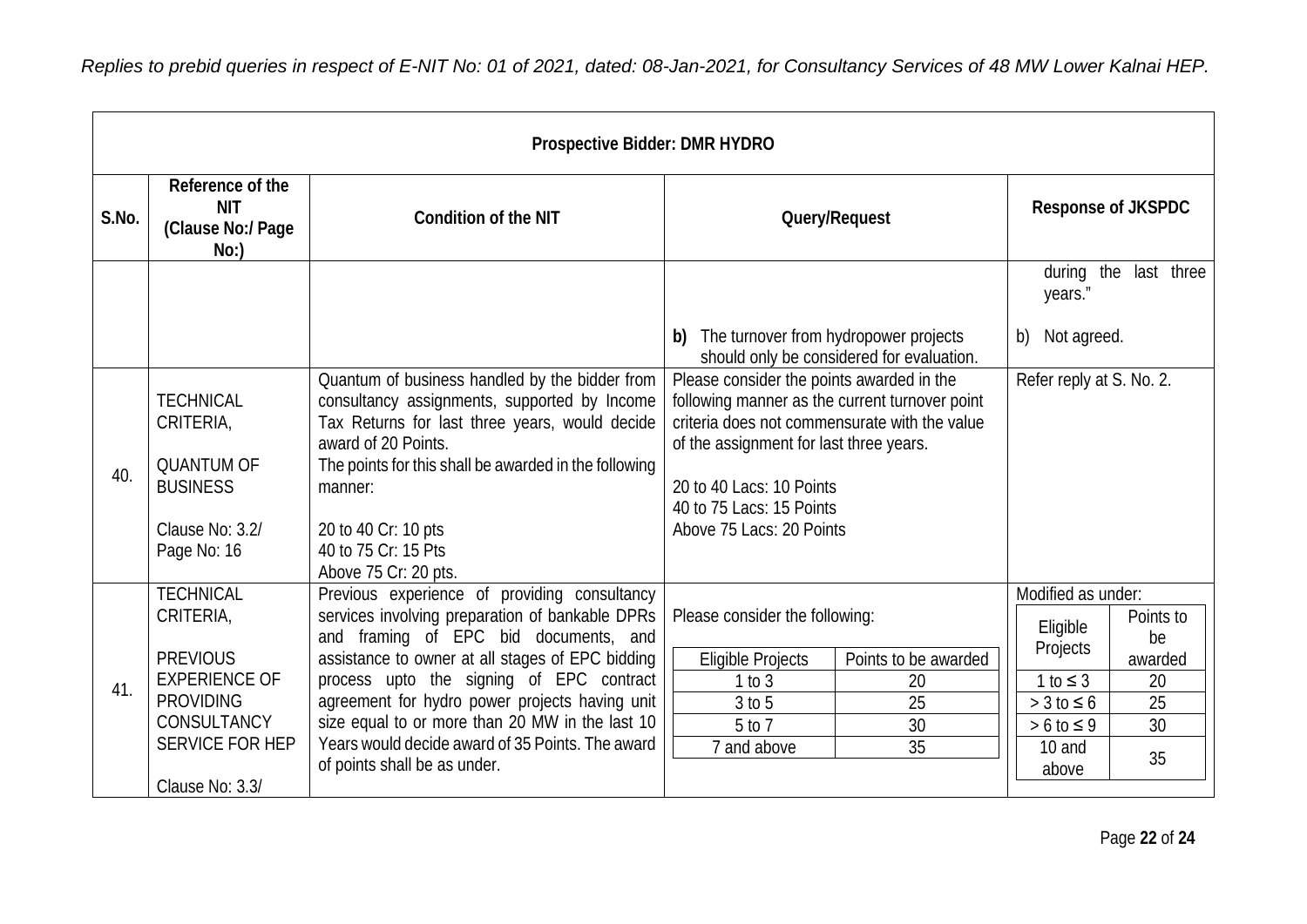| Replies to prebid queries in respect of E-NIT No: 01 of 2021, dated: 08-Jan-2021, for Consultancy Services of 48 MW Lower Kalnai HEP. |  |
|---------------------------------------------------------------------------------------------------------------------------------------|--|
|---------------------------------------------------------------------------------------------------------------------------------------|--|

| Prospective Bidder: DMR HYDRO |                                                     |                                                                                                                                                                                                                                                                                                                                                     |                            |               |                           |  |  |  |  |
|-------------------------------|-----------------------------------------------------|-----------------------------------------------------------------------------------------------------------------------------------------------------------------------------------------------------------------------------------------------------------------------------------------------------------------------------------------------------|----------------------------|---------------|---------------------------|--|--|--|--|
| S.No.                         | Reference of the<br>NIT<br>(Clause No:/ Page<br>No: | Condition of the NIT                                                                                                                                                                                                                                                                                                                                |                            | Query/Request | <b>Response of JKSPDC</b> |  |  |  |  |
|                               | Page No: 17                                         | Eligible Projects<br>$3$ to $5$                                                                                                                                                                                                                                                                                                                     | Points to be awarded<br>20 |               |                           |  |  |  |  |
|                               |                                                     | 5 to 7                                                                                                                                                                                                                                                                                                                                              | 25                         |               |                           |  |  |  |  |
|                               |                                                     | 7 to 9                                                                                                                                                                                                                                                                                                                                              | 30                         |               |                           |  |  |  |  |
|                               |                                                     | 9 and above                                                                                                                                                                                                                                                                                                                                         | 35                         |               |                           |  |  |  |  |
|                               |                                                     | The above points for 3.2 & 3.3 shall be awarded<br>only on the submission of client certificates on<br>client's official letter head clearly mentioning the<br>scope of work and successful/satisfactory<br>completion of the assignment. No points shall be<br>awarded for assignments with only part of scope<br>of work or for incomplete works. |                            |               |                           |  |  |  |  |

## **Prospective Bidder: PEC** S.No. Reference of the NIT **Reference** of the NIT **Response of JKSPDC** 42. **Eligibility Criteria Sl No.7 Financial - Turnover** "As per document - Average annual turnover of the bidder from consultancy assignments during the last three years must not be less than **Rs. 20 Crore.** Further the bidder should have an average turnover of at least Rs.02 Crore from consultancy assignments related to Hydropower development services during the last three years": Refer reply at S. No. 39(a).

…..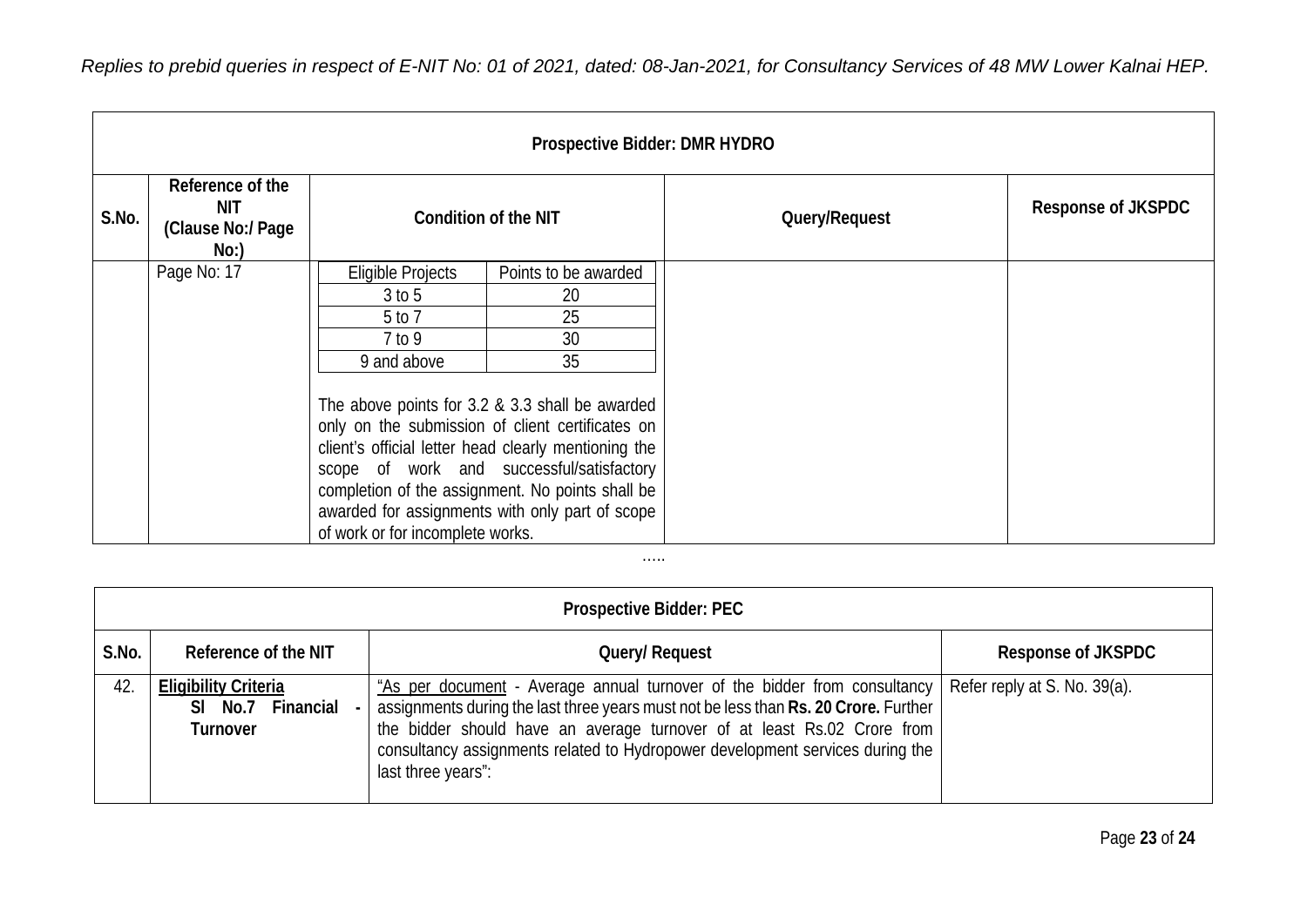| <b>Prospective Bidder: PEC</b> |                                                                                                |                                                                                                                                                                                                                                                                                                                                                                                                                                                                                                                       |                               |  |  |  |
|--------------------------------|------------------------------------------------------------------------------------------------|-----------------------------------------------------------------------------------------------------------------------------------------------------------------------------------------------------------------------------------------------------------------------------------------------------------------------------------------------------------------------------------------------------------------------------------------------------------------------------------------------------------------------|-------------------------------|--|--|--|
| S.No.                          | Reference of the NIT                                                                           | Query/ Request                                                                                                                                                                                                                                                                                                                                                                                                                                                                                                        | <b>Response of JKSPDC</b>     |  |  |  |
|                                |                                                                                                | We request you to kindly amend the Average annual turnover of the bidder from<br>consultancy assignments during the last three years to Rs.2 Crores. This is<br>requested considering the overall cost for such tender is generally not more than<br>Rs.1 Crore and as per CVC guidelines the annual turnover has to be 30% of the<br>cost estimate, which comes out to around Rs. 30 Lakh. Similarly amend the<br>turnover from consultancy assignments related to hydropower development<br>services to Rs.20 Lakh. |                               |  |  |  |
| 43.                            | 3.0<br><b>Technical</b><br>Clause<br>(Page)<br>No.16 of<br><u>Criteria</u><br>tender document) | Clause 3.1 Team Leaders and Members<br>As per Clause No. 3.1.1. Points for graduate degree: 2<br>Our company have Graduate engineers with experience of more than 25 years and                                                                                                                                                                                                                                                                                                                                        | Bid provisions shall prevail. |  |  |  |
|                                |                                                                                                | request you to kindly remove marking for post graduates separately.                                                                                                                                                                                                                                                                                                                                                                                                                                                   |                               |  |  |  |
| 44.                            | Clause No. 3.2 Quantum of<br><b>Business</b> (Page No.16 of<br>tender document)                | Points for financial parameters we request to amend as follows: -<br>Upto Rs. 1 Crore - 10 Points<br>Rs. 1 Crore to Rs.2 Crore-<br>15 Points<br>Above Rs. 2 Crore<br>20 points                                                                                                                                                                                                                                                                                                                                        | Refer reply at S. No. 2.      |  |  |  |
| 45.                            | 3.3 Previous experience of<br>providing<br>consultancy<br>service for HEP:                     | As eligibility is based on two projects of 24 MW, we request you that marking may<br>be changed to year of experience of companies as follows: -<br>0 to 5 years- 20, 5 to 10 years - 25, 15-26 years - 30 and More than 25 years-35                                                                                                                                                                                                                                                                                  | Refer reply at S. No. 41.     |  |  |  |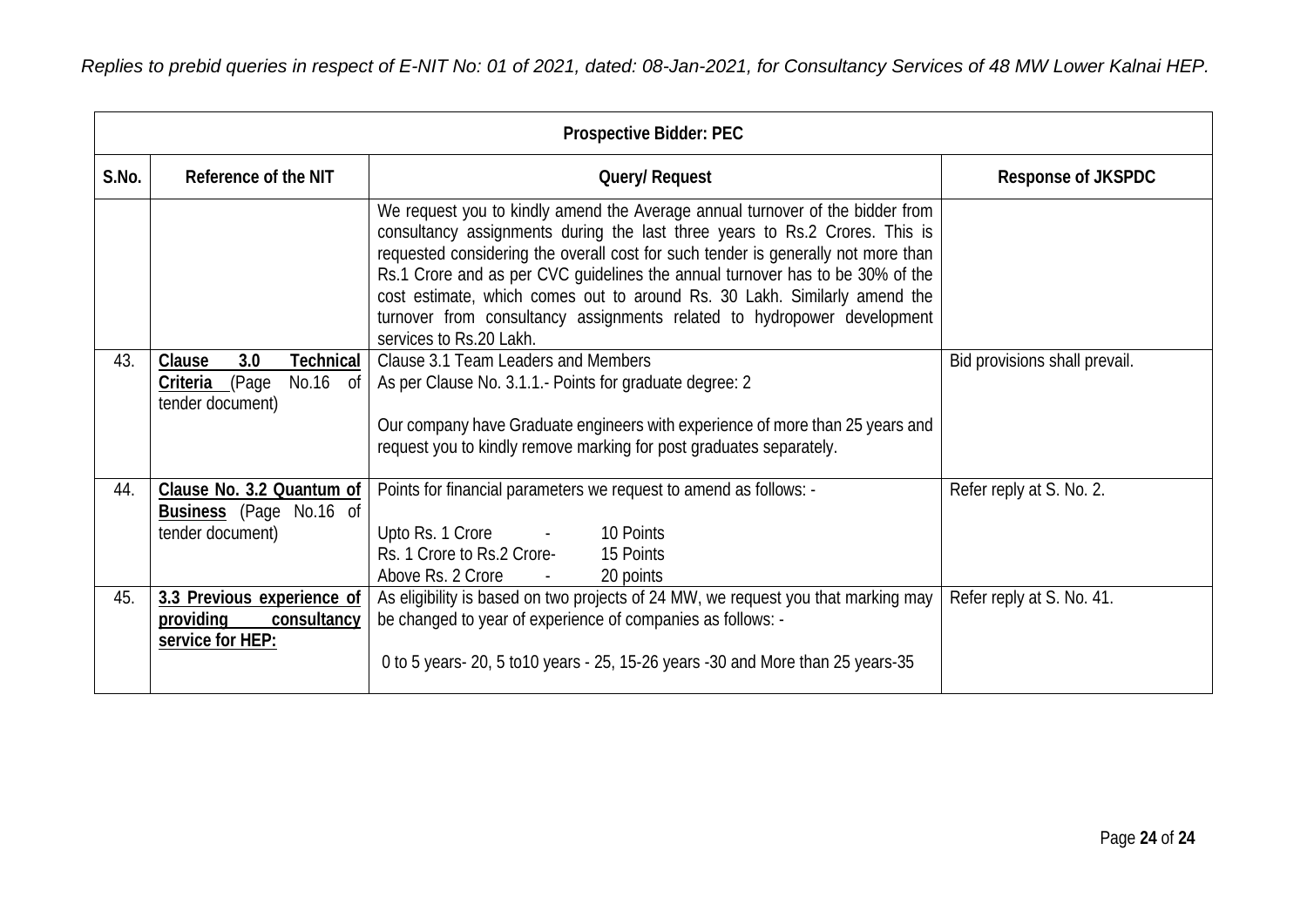## **SCHEDULE FOR DELIVERY OF SERVICES (REVISED)**

| S. No.         | <b>Activity</b>                                                                             | Time (in days) |
|----------------|---------------------------------------------------------------------------------------------|----------------|
| 1 <sub>1</sub> | Letter of Award/ Letter of Intent.                                                          | T <sub>0</sub> |
| 2.             | Submission of work plan and methodology for approval of<br>JKSPDC.                          | $T_0 + 7$      |
| 3.             | Submission of Draft DPR for approval of JKSPDC.                                             | $T_0 + 45$     |
| 4.             | Submission of Final DPR after incorporating comments of<br>JKSPDC, for approval of JKSPDC.  | $T_0 + 70$     |
| 5.             | Submission of Draft RfQ Tender document for approval of<br>JKSPDC.                          | $T_0 + 75$     |
| 6.             | Submission of Draft RfP Tender Document for approval of<br>JKSPDC.                          | $T_0 + 90$     |
| 7.             | Submission of Final EPC (RfQ & RfP) Tender Document for<br>approval of JKSPDC.              | $T_0 + 105$    |
| 8.             | Issuance of EPC Tender (RfQ & RfP)                                                          | $T_0 + 110$    |
| 9.             | Submission of Replies to Bidder queries for approval of<br>JKSPDC.                          | $T_0 + 135$    |
| 10.            | Submission of Evaluation report of RfQ bids for approval of<br>JKSPDC.                      | $T_0 + 170$    |
| 11.            | Submission of Evaluation report of RfP bids of qualified<br>bidders for approval of JKSPDC. | $T_0 + 185$    |
| 12.            | Submission of evaluation report of financial bids to JKSPDC.                                | $T_0 + 210$    |
| 13.            | Signing of EPC contract agreement with L1 Bidder.                                           | $T_0 + 260$    |